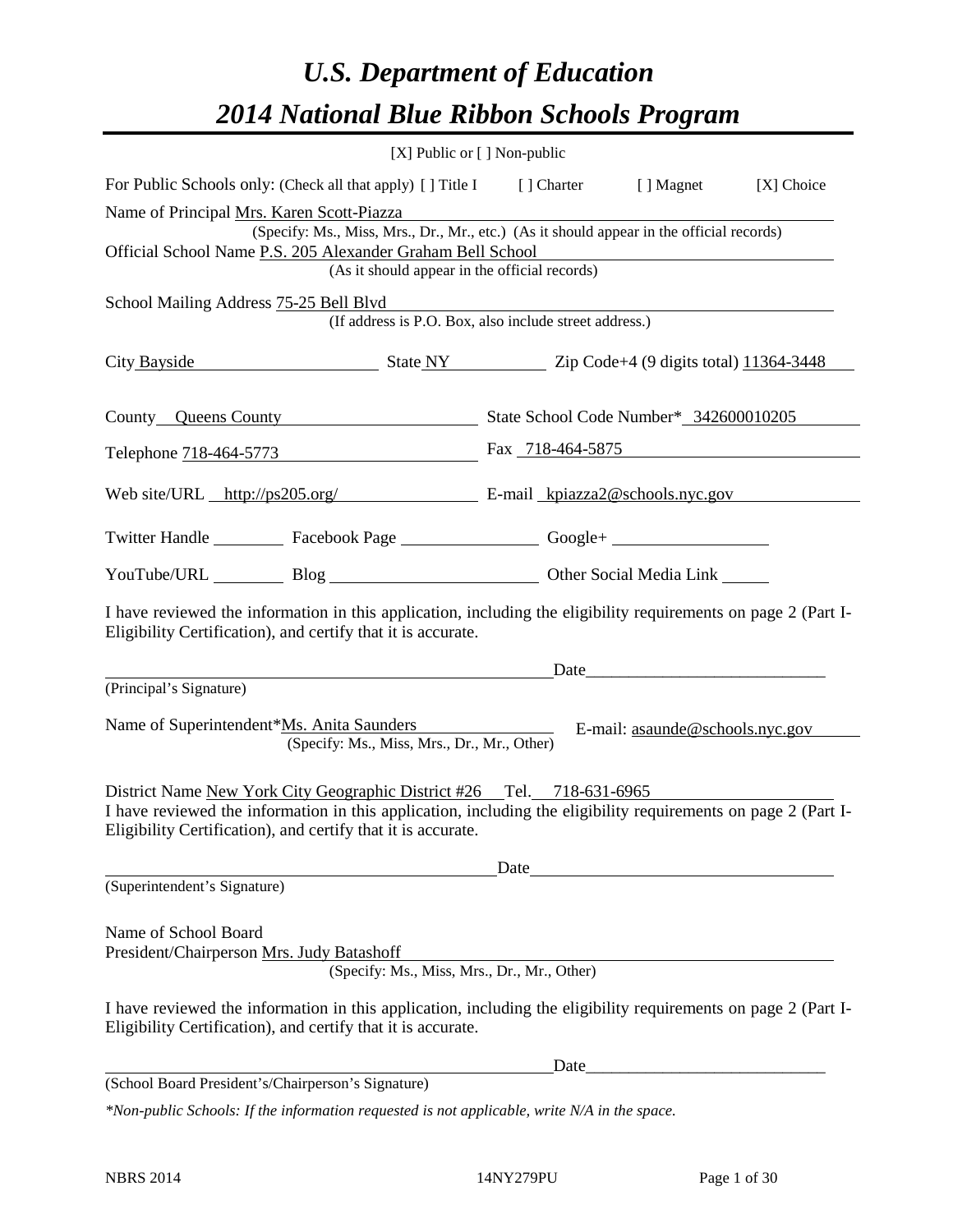#### **Include this page in the school's application as page 2.**

The signatures on the first page of this application (cover page) certify that each of the statements below concerning the school's eligibility and compliance with U.S. Department of Education, Office for Civil Rights (OCR) requirements is true and correct.

- 1. The school configuration includes one or more of grades K-12. (Schools on the same campus with one principal, even a K-12 school, must apply as an entire school.)
- 2. The school has made its Annual Measurable Objectives (AMOs) or Adequate Yearly Progress (AYP) each year for the past two years and has not been identified by the state as "persistently dangerous" within the last two years.
- 3. To meet final eligibility, a public school must meet the state's AMOs or AYP requirements in the 2013-2014 school year and be certified by the state representative. Any status appeals must be resolved at least two weeks before the awards ceremony for the school to receive the award.
- 4. If the school includes grades 7 or higher, the school must have foreign language as a part of its curriculum.
- 5. The school has been in existence for five full years, that is, from at least September 2008 and each tested grade must have been part of the school for the past three years.
- 6. The nominated school has not received the National Blue Ribbon Schools award in the past five years: 2009, 2010, 2011, 2012, or 2013.
- 7. The nominated school has no history of testing irregularities, nor have charges of irregularities been brought against the school at the time of nomination. The U.S. Department of Education reserves the right to disqualify a school's application and/or rescind a school's award if irregularities are later discovered and proven by the state.
- 8. The nominated school or district is not refusing Office of Civil Rights (OCR) access to information necessary to investigate a civil rights complaint or to conduct a district-wide compliance review.
- 9. The OCR has not issued a violation letter of findings to the school district concluding that the nominated school or the district as a whole has violated one or more of the civil rights statutes. A violation letter of findings will not be considered outstanding if OCR has accepted a corrective action plan from the district to remedy the violation.
- 10. The U.S. Department of Justice does not have a pending suit alleging that the nominated school or the school district as a whole has violated one or more of the civil rights statutes or the Constitution's equal protection clause.
- 11. There are no findings of violations of the Individuals with Disabilities Education Act in a U.S. Department of Education monitoring report that apply to the school or school district in question; or if there are such findings, the state or district has corrected, or agreed to correct, the findings.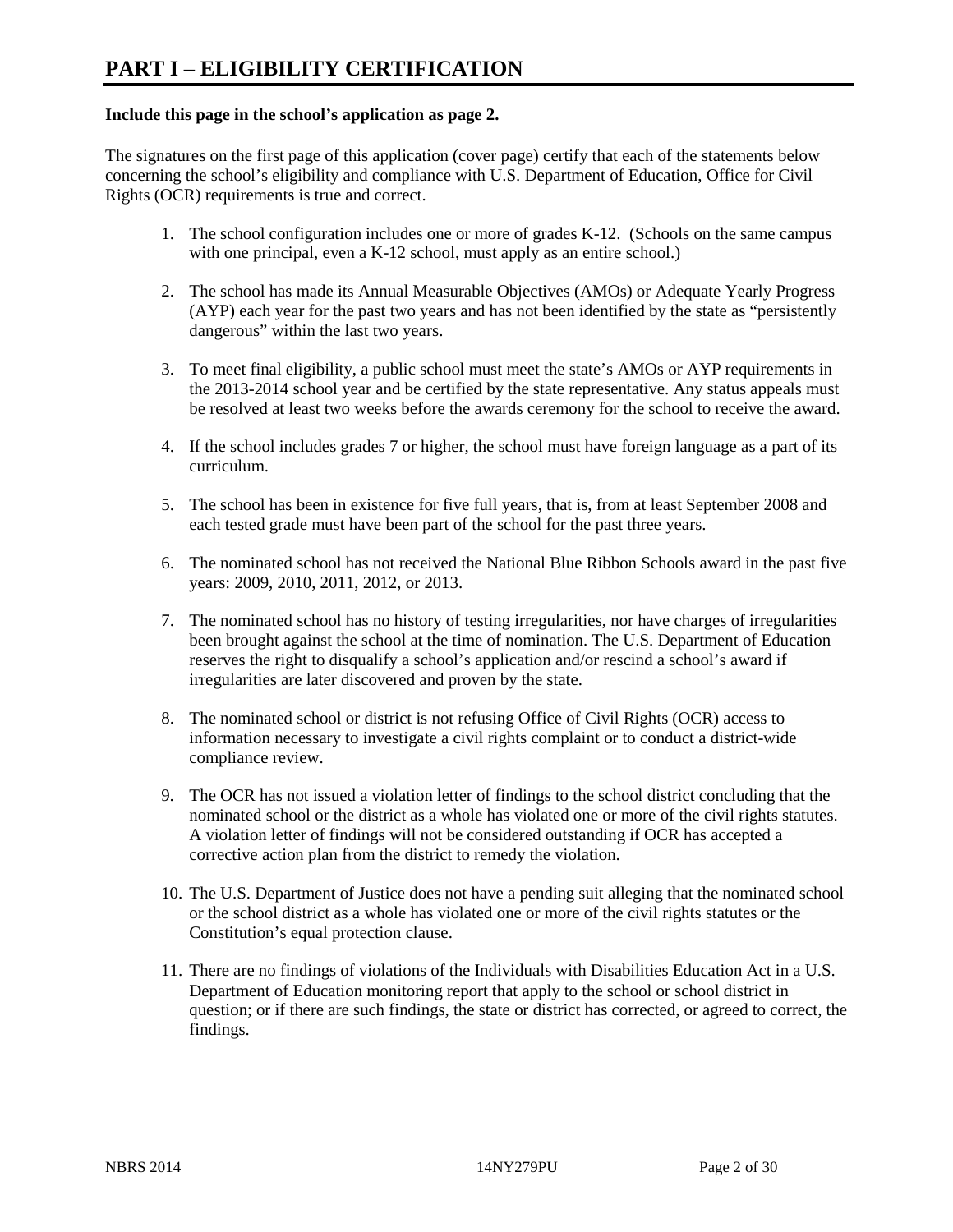# **PART II - DEMOGRAPHIC DATA**

#### **All data are the most recent year available.**

**DISTRICT** (Question 1 is not applicable to non-public schools)

| Number of schools in the district | 905 Elementary schools (includes K-8) |
|-----------------------------------|---------------------------------------|
| (per district designation):       | 310 Middle/Junior high schools        |
|                                   | 541 High schools                      |
|                                   | $62$ K-12 schools                     |

1818 TOTAL

**SCHOOL** (To be completed by all schools)

- 2. Category that best describes the area where the school is located:
	- [X] Urban or large central city
	- [ ] Suburban with characteristics typical of an urban area
	- [ ] Suburban
	- [ ] Small city or town in a rural area
	- [ ] Rural
- 3. 6 Number of years the principal has been in her/his position at this school.
- 4. Number of students as of October 1 enrolled at each grade level or its equivalent in applying school:

| Grade                           | # of         | # of Females | <b>Grade Total</b> |
|---------------------------------|--------------|--------------|--------------------|
|                                 | <b>Males</b> |              |                    |
| <b>PreK</b>                     | 14           | 18           | 32                 |
| K                               | 27           | 22           | 49                 |
| $\mathbf{1}$                    | 21           | 21           | 42                 |
| $\mathbf{2}$                    | 27           | 21           | 48                 |
| 3                               | 19           | 26           | 45                 |
| 4                               | 31           | 21           | 52                 |
| 5                               | 27           | 30           | 57                 |
| 6                               | 0            | 0            | $\theta$           |
| 7                               | 0            | 0            | 0                  |
| 8                               | 0            | 0            | 0                  |
| 9                               | 0            | 0            | 0                  |
| 10                              | 0            | $\Omega$     | 0                  |
| 11                              | 0            | 0            | 0                  |
| 12                              | 0            | $\Omega$     | 0                  |
| <b>Total</b><br><b>Students</b> | 166          | 159          | 325                |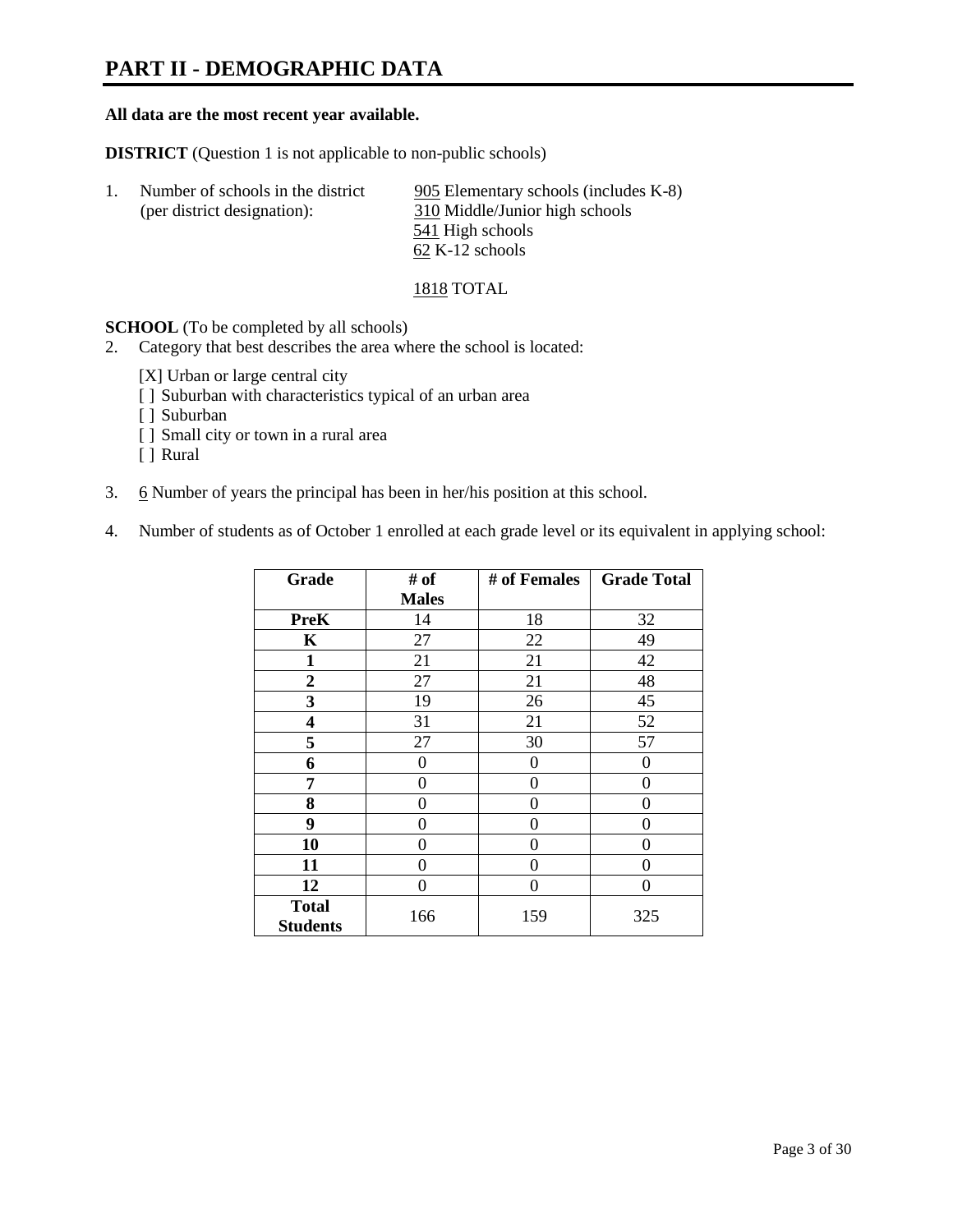the school: 42 % Asian

5. Racial/ethnic composition of  $\qquad \qquad \underline{0}$  % American Indian or Alaska Native 4 % Black or African American 16 % Hispanic or Latino 0 % Native Hawaiian or Other Pacific Islander 35 % White 3 % Two or more races **100 % Total**

(Only these seven standard categories should be used to report the racial/ethnic composition of your school. The Final Guidance on Maintaining, Collecting, and Reporting Racial and Ethnic Data to the U.S. Department of Education published in the October 19, 2007 *Federal Register* provides definitions for each of the seven categories.)

6. Student turnover, or mobility rate, during the  $2012 - 2013$  year:  $6\%$ 

This rate should be calculated using the grid below. The answer to (6) is the mobility rate.

| <b>Steps For Determining Mobility Rate</b>         | Answer |
|----------------------------------------------------|--------|
| (1) Number of students who transferred to          |        |
| the school after October 1, 2012 until the         | 12     |
| end of the school year                             |        |
| (2) Number of students who transferred             |        |
| <i>from</i> the school after October 1, 2012 until | 6      |
| the end of the 2012-2013 school year               |        |
| (3) Total of all transferred students [sum of      | 18     |
| rows $(1)$ and $(2)$ ]                             |        |
| (4) Total number of students in the school as      | 325    |
| of October 1                                       |        |
| (5) Total transferred students in row (3)          | 0.055  |
| divided by total students in row (4)               |        |
| $(6)$ Amount in row $(5)$ multiplied by 100        |        |

# 7. English Language Learners (ELL) in the school: 5 %

15 Total number ELL Number of non-English languages represented: 6 Specify non-English languages: Bengali, Chinese, Korean, Serbo-Croatian, Spanish, Urdu

8. Students eligible for free/reduced-priced meals: 39 %

Total number students who qualify:  $124$ 

If this method is not an accurate estimate of the percentage of students from low-income families, or the school does not participate in the free and reduced-priced school meals program, supply an accurate estimate and explain how the school calculated this estimate.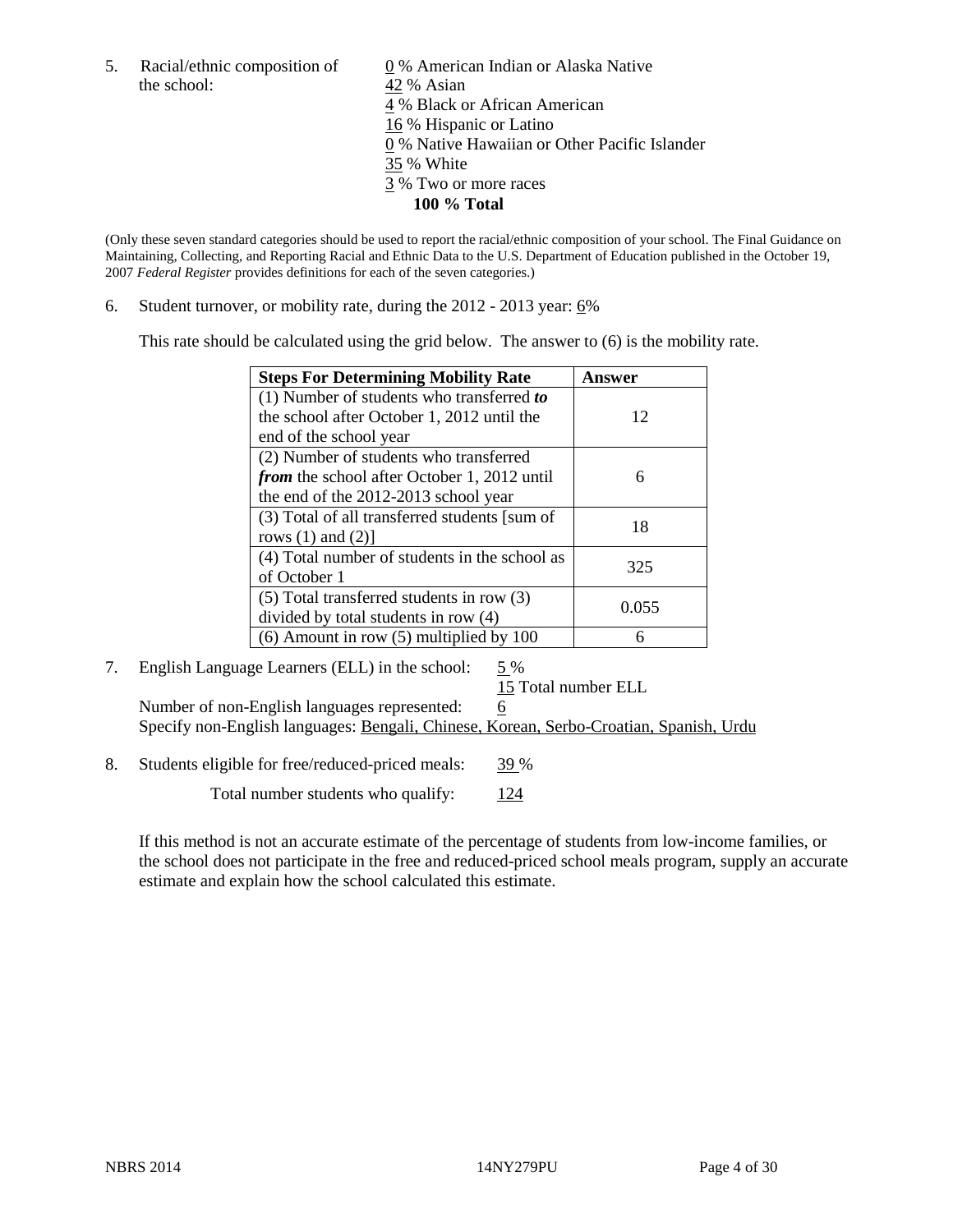41 Total number of students served

Indicate below the number of students with disabilities according to conditions designated in the Individuals with Disabilities Education Act. Do not add additional categories.

|                                | $\sim$ with Disabilities Equention Fee. Do not aga againsmal educ contest. |
|--------------------------------|----------------------------------------------------------------------------|
| 0 Autism                       | <b>0</b> Orthopedic Impairment                                             |
| 0 Deafness                     | 8 Other Health Impaired                                                    |
| 0 Deaf-Blindness               | 14 Specific Learning Disability                                            |
| 2 Emotional Disturbance        | 13 Speech or Language Impairment                                           |
| <b>0</b> Hearing Impairment    | 0 Traumatic Brain Injury                                                   |
| 1 Mental Retardation           | 0 Visual Impairment Including Blindness                                    |
| <b>0</b> Multiple Disabilities | <b>0</b> Developmentally Delayed                                           |
|                                |                                                                            |

10. Use Full-Time Equivalents (FTEs), rounded to nearest whole numeral, to indicate the number of personnel in each of the categories below:

|                                       | <b>Number of Staff</b> |
|---------------------------------------|------------------------|
| Administrators                        |                        |
| Classroom teachers                    | 20                     |
| Resource teachers/specialists         |                        |
| e.g., reading, math, science, special | 4                      |
| education, enrichment, technology,    |                        |
| art, music, physical education, etc.  |                        |
| Paraprofessionals                     | 4                      |
| Student support personnel             |                        |
| e.g., guidance counselors, behavior   |                        |
| interventionists, mental/physical     |                        |
| health service providers,             | 4                      |
| psychologists, family engagement      |                        |
| liaisons, career/college attainment   |                        |
| coaches, etc.                         |                        |
|                                       |                        |

11. Average student-classroom teacher ratio, that is, the number of students in the school divided by the FTE of classroom teachers, e.g.,  $22:1$  16:1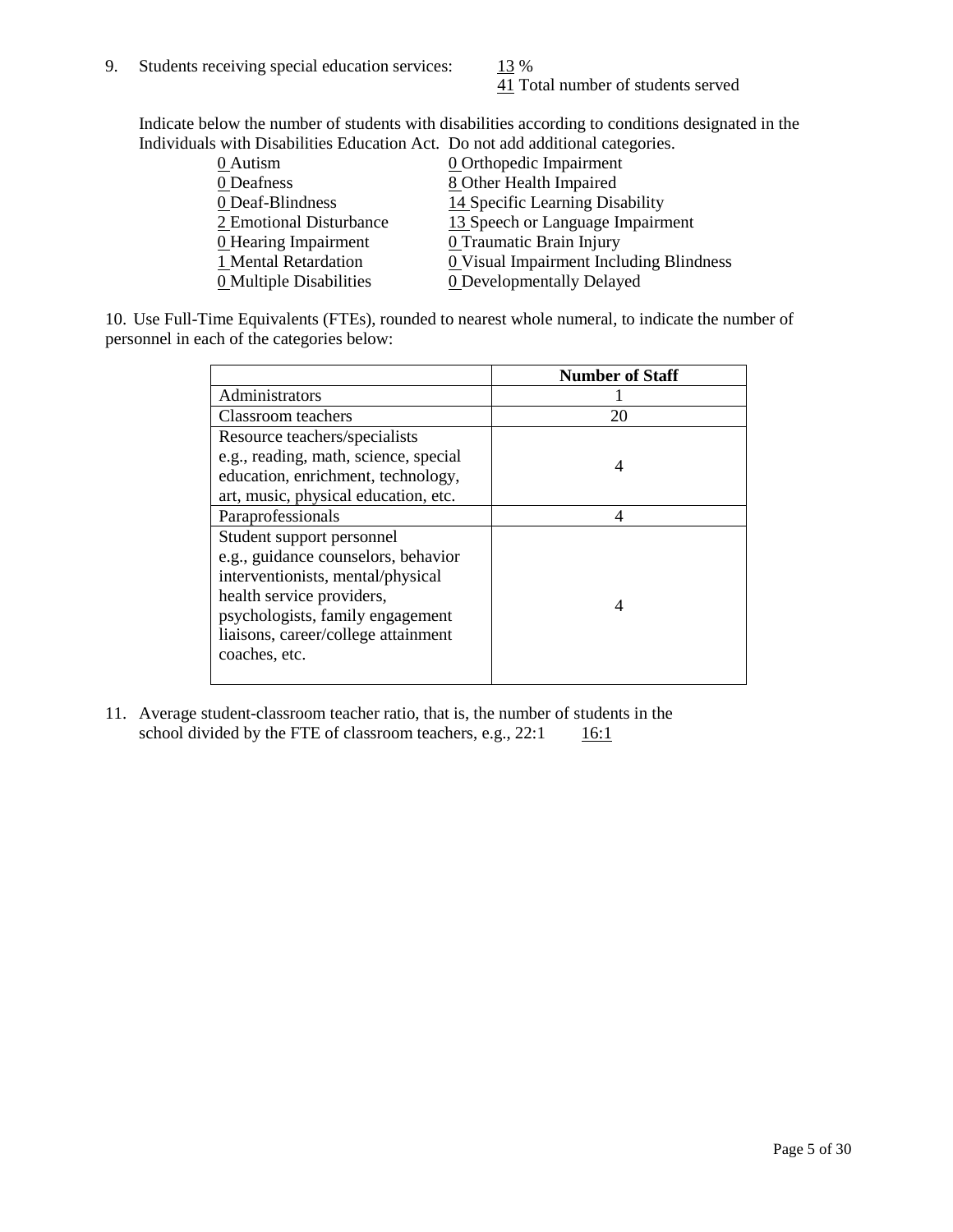12. Show daily student attendance rates. Only high schools need to supply yearly graduation rates.

| <b>Required Information</b> | 2012-2013     | 2011-2012 | 2010-2011 | 2009-2010 | 2008-2009 |
|-----------------------------|---------------|-----------|-----------|-----------|-----------|
| Daily student attendance    | 96%           | 96%       | 96%       | 96%       | 95%       |
| High school graduation rate | $\frac{1}{2}$ | 0%        | 0%        | 0%        | 0%        |

#### 13. **For schools ending in grade 12 (high schools)**

Show percentages to indicate the post-secondary status of students who graduated in Spring 2013

| <b>Post-Secondary Status</b>                  |          |
|-----------------------------------------------|----------|
| Graduating class size                         |          |
| Enrolled in a 4-year college or university    | 0%       |
| Enrolled in a community college               | 0%       |
| Enrolled in career/technical training program | 0%       |
| Found employment                              | 0%       |
| Joined the military or other public service   | 0%       |
| . Other                                       | $\gamma$ |

14. Indicate whether your school has previously received a National Blue Ribbon Schools award. Yes  $No X$ 

If yes, select the year in which your school received the award.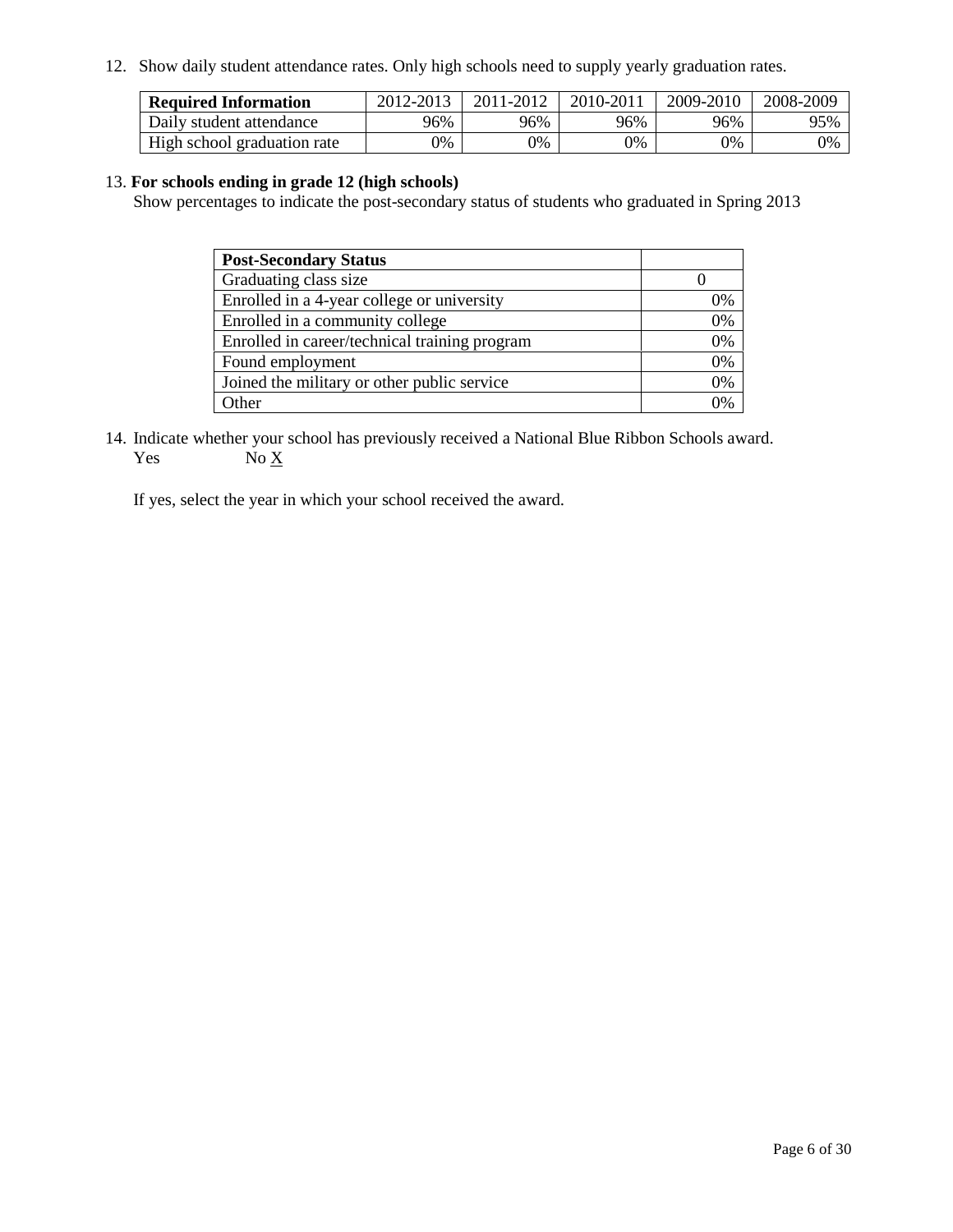# **PART III – SUMMARY**

P.S. 205Q, The Alexander Graham Bell School is a unique NYC elementary school situated in the tight-knit community of Oakland Gardens,northeast Queens. Our motto is "At PS 205 Sharing is Caring!" At the heart of this motto is our philosophy that all children can learn. We pursue excellence in education for every student. A shared partnership among staff, parents and students provides all children with a quality education. Our vision is to empower all students with the academic and technological skills to function successfully as adults in the twenty-first century.

Our mission is to provide children with a quality education by implementing high academic standards, foster self-esteem and mutual respect for people of all backgrounds and involve parents and community in the learning process and shared decision making.

Parents are an integral part of our school community and culture. They are one of the cornerstones to our students' academic success. We serve 315 students and families from culturally diverse backgrounds. Students exhibit a strong sense of belonging and belief in education that is enhanced by their love of learning.

Our student's families share this strong belief in education. They believe that hard-work and perseverance coupled with a positive outlook and teacher support is the best recipe for their child's success in school both academically and emotionally. Parents are grateful to our dedicated teachers and staff members. This gratitude is particularly evident each spring when parents host a Teacher Appreciation Luncheon recognizing the faculty for their instructional expertise and tireless efforts.

As a small school we are fortunate to provide one-on-one support and guidance to families, especially those new to our community. Our parent coordinator offers outreach to secure proper communication channels between teachers, parents and students. With a predominantly Asian student body, our parent coordinator ensures that all written communication is translated for parents who are in need of this service. P.S. 205Q endeavors to eliminate any language barriers that might impede upon our students'academic success.

School activities embody a spirit of sharing and caring for the people around us, both locally and globally. Among our many school initiatives, one of which we are most proud is our Service in Schools Program. The past three years have seen a growing involvement with local and global service projects that promote citizenship, stewardship, and environmental awareness and responsibility. Service projects are spear-headed by 5th grade Student Leaders and teachers. Programs include UNICEF, NYC Penny Harvest, and food/clothing drives to local community centers. (UNICEF proceeds were donated to our neighbors in the Philippines who suffered the devastating effects of Typhoon Hiayan.)

Our latest initiative was participation in the Water Collective program, Cookies for Cameroon. This schoolwide service project required students to learn about the needs of our neighbors in Cameroon, Africa and their need to sustain an adequate supply of clean water. Our goal was to raise at least \$300.00 to purchase a water pump allowing families in Cameroon to obtain clean drinking water. Students and parents baked cookies which were sold by our Student Leaders at school. The impact of this program was felt not only by the students, but families and staff members as well. We raised \$610.00 to purchase not just one but two water pumps. During the last day of the fundraiser, we were visited by directors of the Cookies for Cameroon project. Impressed with our students high-level of engagement and participation, they have included our students' pictures on the Cookies for Cameroon website.

Also note-worthy is our Gardening and Composting project supported by our science program. Our science cluster teacher has been the recipient of the NYC Golden Apple award on multiple occasions for our school's garden. We've grown pumpkins, strawberries, blackberries, peppers, and a variety of other plants. Students and teachers plant seeds and pick the harvest. "PS 205's Farmer's Market" was an event featuring the sale of our produce. In 2012 we were awarded a high-tunnel grant from Cornell University. The hightunnel functions as a greenhouse where vegetables, fruits, and plants may be grown.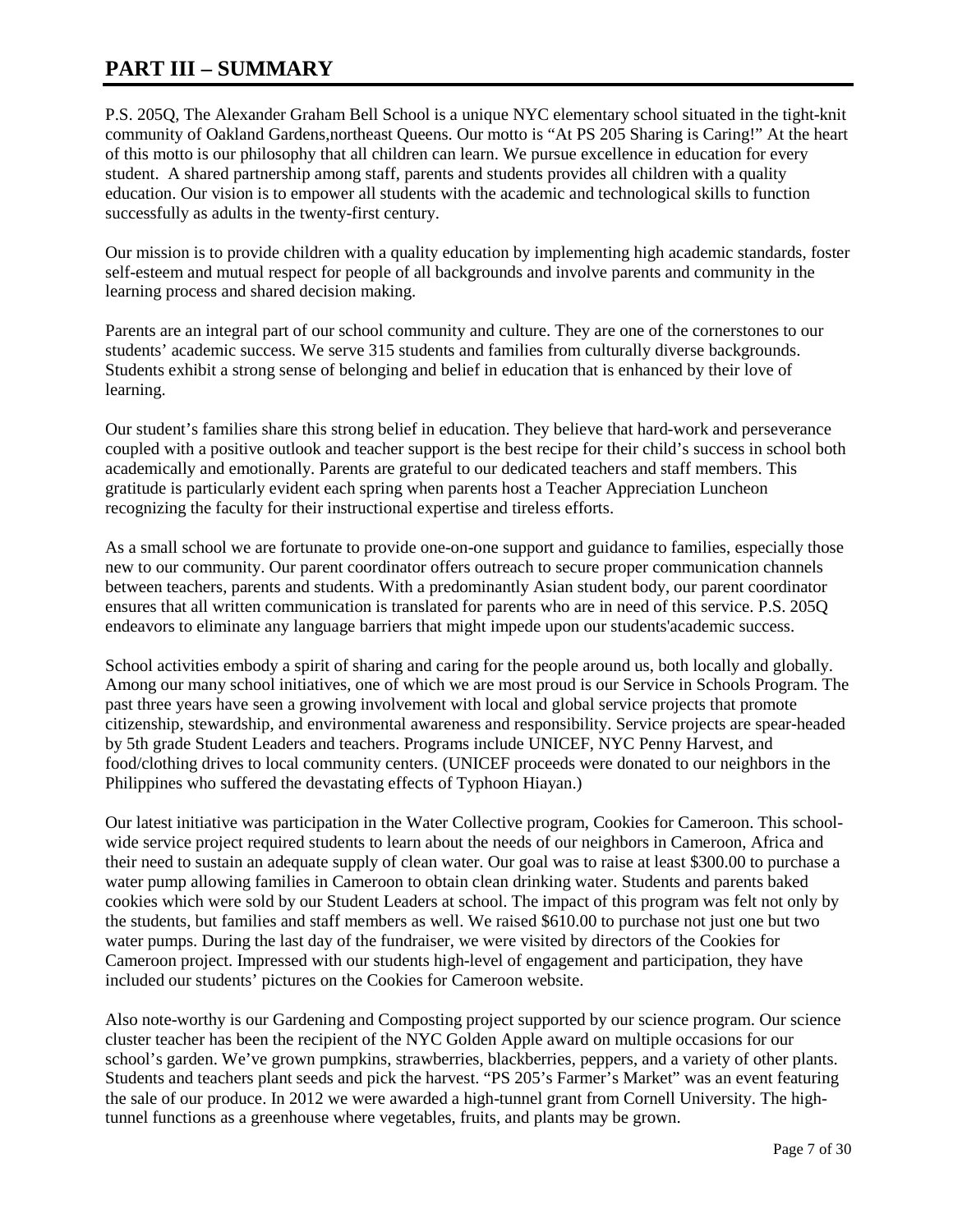Our garden area is currently being upgraded to include a new composting program. In collaboration with Queens Botanical Garden our 4th grade students and teachers are being trained as leaders on the "PS 205 Clean Green Composting Team". Students will learn the how and why of composting and train the rest of the school community during the spring. The Composting Team's slogan is "Trash to Treasure". Student created t-shirts exhibiting the slogan and colorful artwork are worn proudly during all composting activities and training.

Favorite local student activities include our teacher-led boys' and girls' basketball team and cheerleading squad. Families love being spectators at these inter-school games and are our biggest cheerleaders! In the winter and spring all students participate in Music Concerts featuring both group vocal and instrumental performances by our students. Additionally the concerts showcase individual talents on various instruments, especially piano and violin.

Last May the Owners Corporation of Windsor Oaks, home to many of our students, held a Fair Day. On a beautiful Sunday morning many families attended this fun-filled day with mini-rides, face-painting, photobooth, live music, dancing, food, and arts and crafts tables. Proceeds amounting to \$9,500.00 were donated to P.S. 205! This enabled us to purchase a contract with the NYC Dancing Classrooms Program which has been successful in teaching our students ballroom dance and proper dance etiquette. Our upcoming performance this month promises to be entertaining and educational.

Our entire school community is proud to call P.S. 205Q home. Here every one learns to thrive and share ideas that enhance our school's educational value every day.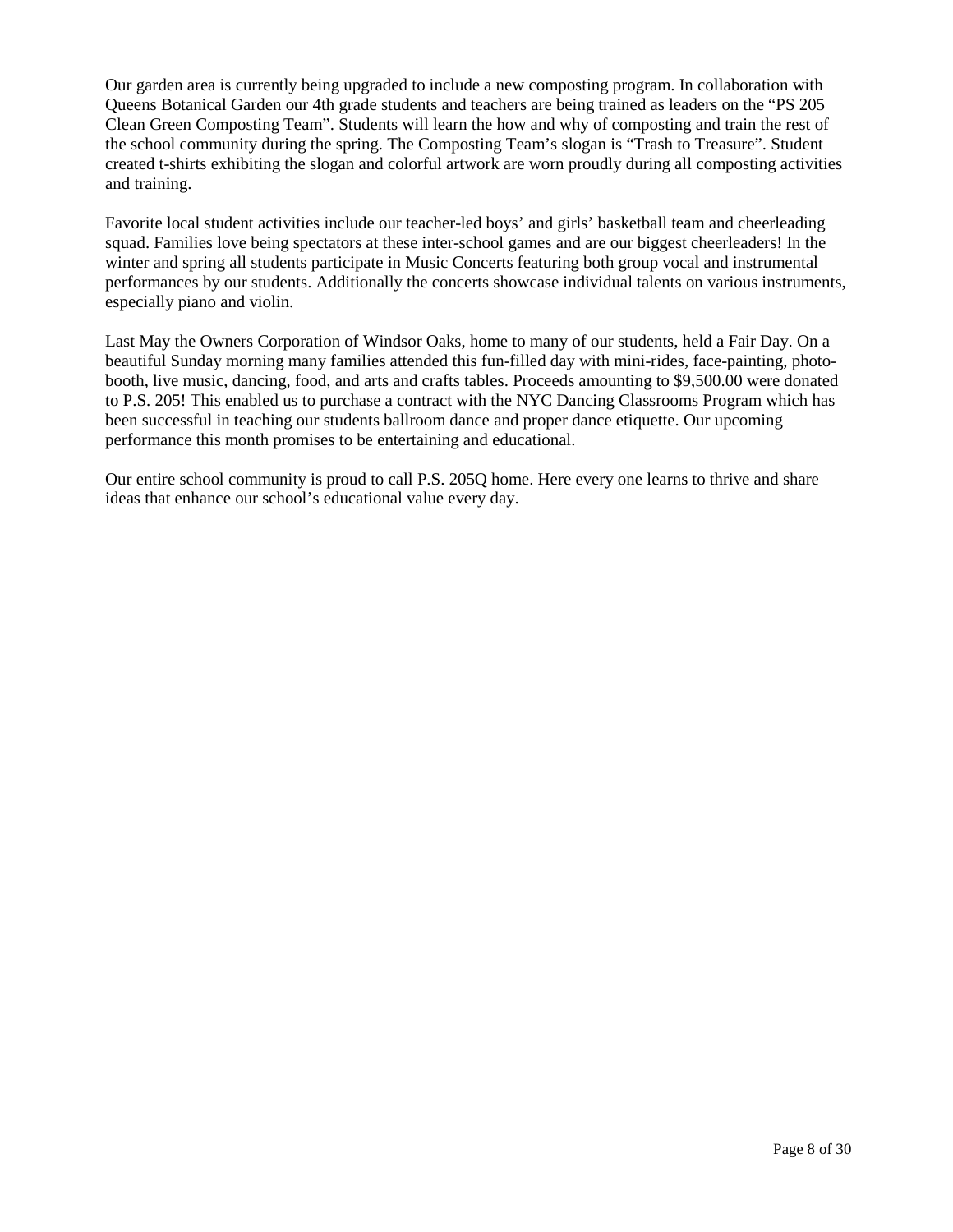# **PART IV – INDICATORS OF ACADEMIC SUCCESS**

#### **1. Assessment Results:**

A) PS. 205Q has demonstrated notable academic achievement as reported on the New York Department of Education Progress Report for the past five years:

In 2008-2009 our progress report grade was an A and our overall percentile rank was 81%; in 2009-2010 our progress report grade was an A and our overall rank was 96%; in 2010-2011 our progress report was an A and overall percentile rank was 96%; in 2011-2012 our progress report grade was an A and overall percentile rank was 91%; and in 2012-2013 our progress report grade was an A and our overall percentile rank was 99%.

We are a school "In Good Standing" as designated by the New York State Department of Education under the Elementary and Secondary Education Act.

Our students' academic success is due to our strong collaboration between teachers, parents and students. In our pursuit of excellence, students come first in all aspects of academic life and social and emotional wellbeing.

The New York State Performance levels for the English Language Arts (ELA) and Mathematics Testing Program are:

Level 4: Exceeds Proficiency Standard. Student performance demonstrates a thorough understanding of the knowledge and skills expected at the grade level.

Level 3: Meets Proficiency. Student performance demonstrates an understanding of the knowledge and skills expected at the grade level.

Level 2: Meets Basic Standard. Student performance demonstrates a partial understanding of the knowledge and skills expected at the grade level.

Level 1: Below Standard. Student performance does not demonstrate an understanding of the knowledge and skills expected at the grade level.

B)Overall NYS Assessment Analysis for 2009, 2010, 2011, and 2012\*:

Students in grades three, four and five take the New York State Tests in ELA and Math. The math state exam average for students who achieved a level 3 and 4 in grade 3 was 96%, in grade 4 was 96% and in grade 5 was 99%. The ELA state exam average for students who achieved a level 3 and 4 in grade 3 was 91%, in grade 4 was 87% and in grade 5 was 96%.

P.S. 205's student performance on the 2013 NYS ELA and MATH tests was as follows:

71% of all students tested in grades 3, 4, and 5 achieved a level 3 or 4 in ELA and 79% of all students in grades 3, 4, and 5 achieved a level 3 or 4 in math. It should be noted that the number of students in NYC passing the NYS ELA and Math exams in 2013 dropped drastically because the exams were some of the first in the nation to be aligned with the more rigorous Common Core Standards which emphasize deep analysis and creative problem-solving over short answers and memorization. (The Summary of Statewide 3- 8 Exam Results indicate only 31% of grade 3-8 students across the state met or exceed the ELA and math proficiency standards as reported by NYSED News, August 7, 2013).

Despite the drop in overall NYC schools performance, P.S.205Q still maintained a high level of student achievement. At the release of the results of the April 2013 grade 3-8 math and ELA assessments, the State Education Commissioner John B. King, Jr. "emphasized that the results do not reflect a decrease in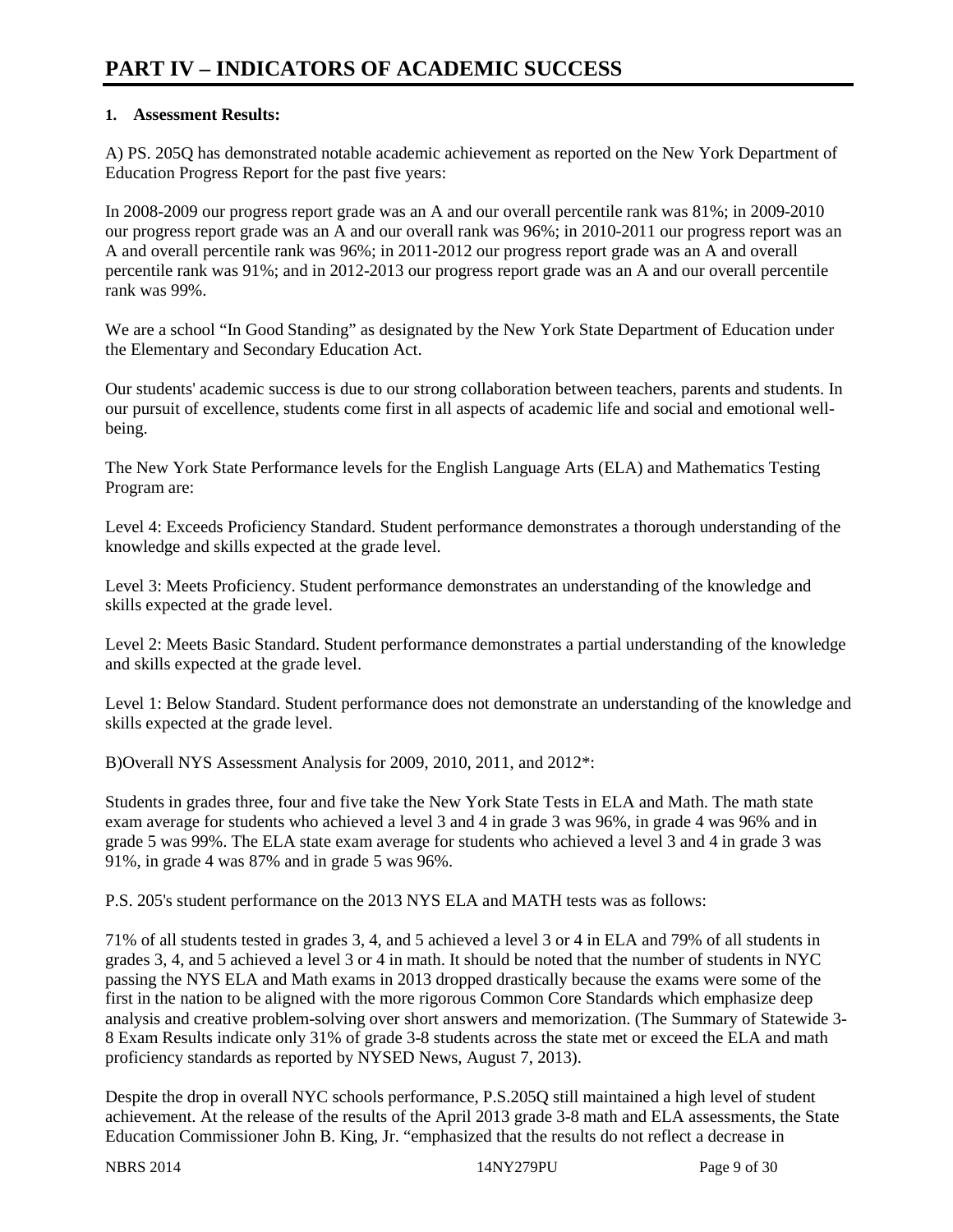performance for schools or students". P.S. 205Q was ranked #4 of the Top 20 public elementary schools in Queens as reported by schoolboard.org in August 2013.

Unique Assessment Results:

Our scores on the NYS Testing program remain relatively consistent for students tested in grades 3, 4, and 5. We have not experienced any significant increase or decrease in student performance from year to year (2009-2012).

The number of students tested in our subgroups per grade level is considered "non-qualifying" for all subgroups save one, Asian, as referenced on the Assessment Data Tables.

Our most significant and qualifying subgroup are our Asian students which comprise 37% of our overall student population. The math state exam average for students in this subgroup who achieved a level 3 and 4 (for 4 years, 2009-2012) in grade 3 was 98%, in grade 4, 97% and in grade 5, 100%. The ELA state exam average for students who achieved a level 3 and 4 (for 4 years, 2009-2012) in grade 3 was 96%, in grade 4, 90% and in grade 5, 97%.

Students tested in grades 3, 4, 5 year after year consistently do well which is a reflection of the high quality of education received at P.S. 205Q. There is no significant statistical difference between the Asian subgroup and the rest of the school, reflecting our mission to ensure that all students are given the same opportunity to achieve their academic potential.

One reason to account for the consistent high level of performance across grades and across years is the work of our Teacher Teams. Gap analysis of student performance tasks and results from our formative assessments provide timely and actionable data allowing teachers to ensure that Universal Design for Learning (UDL) activities are created to ultimately prepare students not only for state assessments, but for college and career.

\*Averages based on 4 years since exam was significantly changed in spring 2013.

#### **2. Using Assessment Results:**

Multiple measures of assessment are widely used to ensure accuracy of student academic proficiency during the school year.

In ELA P.S. 205Q has instituted a school wide benchmark assessment in reading. Using the Fountas and Pinnell (F&P) Benchmark Assessment System 1 and 2, teachers assess students reading accuracy and comprehension three times a year to inform instruction, measure student achievement and set student goals. The Benchmark Assessment System provides teachers with the Instructional Level Expectations for Reading, a guideline to determine whether the child:

exceeds expectations (above grade level standards); meets expectations (on grade level standards); approaches expectations (needs short-term intervention); or does not meet expectations (below grade level standards and requires intensive intervention). These expectations are based on grade level goals assessed three times a year (BOY, MOY, EOY).

Results on the F&P Assessments inform our Response To Intervention (RTI) groups for academic intervention services given three times a week as well as small group instruction during the school day.

In grades two through five we administer the nationally-normed Scantron Performance Series assessment as recommended by the NYC Periodic Assessments to assess individual silent reading rate and comprehension. This computer adaptive online assessment is administered to students in the fall and spring. In addition, teachers may opt to administer this assessment mid-year to select students who are not meeting grade level goals; based upon the Beginning of Year(BOY)results and overall student performance.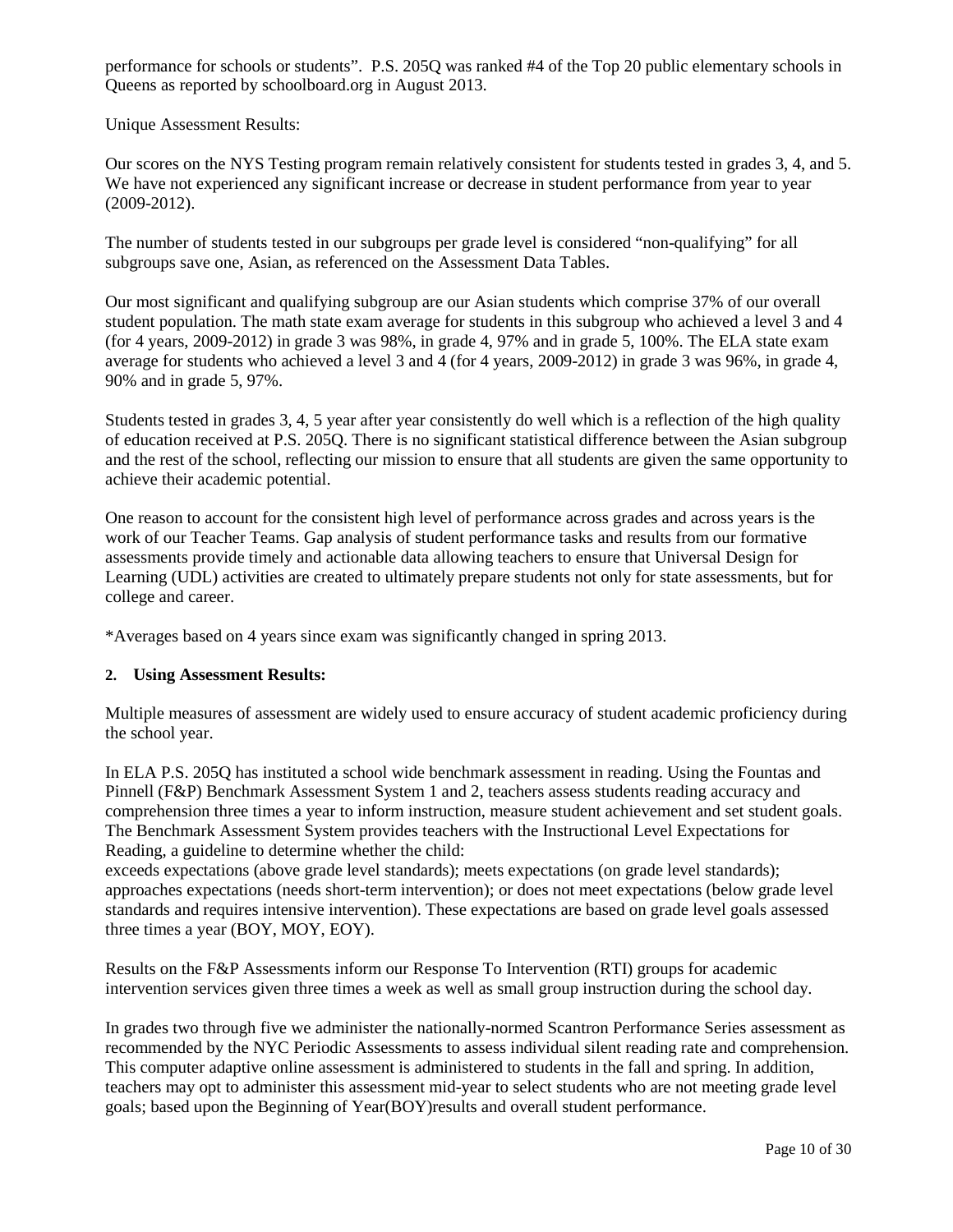In order to systematically assess student writing, we use the  $6+1$  Traits of Writing on demand writing prompts administered three times a year. This assessment provides our teachers, students and parents with a reliable gauge into each student's writing abilities in the following areas: organization, ideas, sentence fluency, word choice, voice, conventions and presentation.

The NYC Benchmark Assessment in ELA is administered in the fall and spring to students in grades three, four and five. This assessment measures student reading comprehension and writing in response to reading. Teachers receive results and inform students and parents with next steps. The results on this assessment help teachers determine which student support services in reading would best suit the needs of the child. One of the most important aspects of this assessment is that it validates the results of our informal and formal classroom assessments.

In Mathematics we use the NYC Periodic Assessment- Baseline for students in grades three, four and five. The results of this baseline assessment, administered in the fall, determine student academic performance based on the Common Core Learning Standards of the previous grade. These results allow teachers to analyze gaps in learning so that students are better able to succeed and meet the expectations of the work in the current grade.

The NYC Periodic Assessment-Benchmark in mathematics is administered to students in grades three, four and five during the fall and spring semesters. This benchmark assesses student achievement based on the work of the current grade. The results assist teachers in identifying students that may require additional instruction in certain mathematical domains. Reports are available online for teachers shortly after administration.This provides a quick turnaround time to inform students and parents.

These multiple measures help us to verify if a child is performing at performance level standards one, two, three or four.

#### **3. Sharing Lessons Learned:**

Although we have a small teaching staff of twenty, we pack a powerful punch when it comes to instruction and sharing best teaching practices. Our teachers are stakeholders in the educational process of our students. Teacher leaders share expertise in the areas of literacy, mathematics, and differentiated instruction based on the Universal Design for Learning (UDL).

Grade level teacher teams are comprised of at least one teacher leader who has undergone rigorous training on various teaching techniques; Common Core Curriculum, Smart board technology, assessments, and Danielson's Effective Teaching Practices. One teacher was selected as a NYC Teaching Fellow two years ago. Her training has enabled her to build capacity, holding numerous workshops on Common Core Literacy Expectations and Student Learning and Brain Research. She was nominated for and accepted into the NYC Leadership Advancement Program (Baruch University). Through her experience in this program, she is readily available to assist any teacher in enhancing their teaching practices through class inter-visitations.

Another expert lead teacher is a fully certified Smart board instructor. During her full-day workshop for teachers she made certain that everyone left her training feeling proficient in the use of the Smart board as a tool to enhance the educational experience for students and their parents. This same lead teacher completed a teacher trainer certification program for Thinking Maps® and ran another full day workshop for all our teachers teaching all the eight specific visual patterns that enhance the brain's natural ability to detect and construct meaningful patterns, especially useful for our students.

Embedded in our schedule is a Teacher Team time period wherein teachers meet to discuss instructional strategies, conduct gap analysis and prepare and present workshops that turn-key pertinent literacy and math shifts as prescribed by the Common Core Learning Standards.

We've had many visitors, including principals from neighboring schools and a team of teachers from a New York City Charter school who came to observe some of the new core curriculum being used aligned to the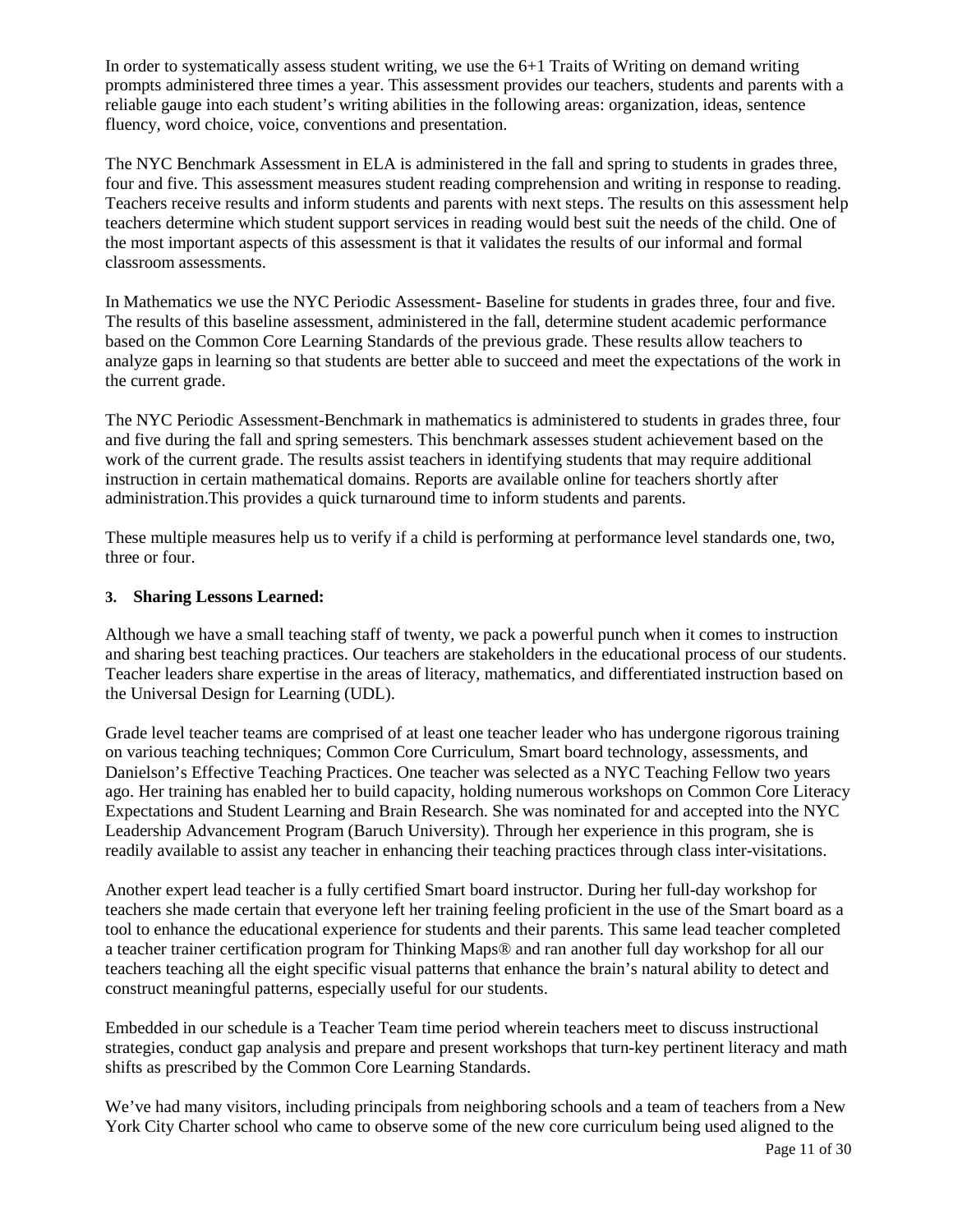Common Core State Standards. Each visit is planned to showcase the use of our 6+1 Traits of Writing program, Expeditionary Learning, a standards aligned literacy program, GoMath-core curriculum program, or Core Knowledge implementation for students in grades K-2.

The principal and data specialist attend all teacher workshops and are active participants in supporting all facets of instruction and curricular decisions as part of the shared-vision philosophy of the school.

### **4. Engaging Families and Community:**

Building a trusting partnership with families helps us do our job better and with more purpose. In light of the new CCLS and the importance of ensuring students are college and career ready, the principal has presented several parent workshops to support families with the new shifts in literacy and mathematics, with an emphasis on helping students cope and manage their time wisely.

We also ensure that there is a smooth transition from pre-k to kindergarten by preparing students to face the challenges of a more structured learning approach by ensuring reading readiness, time on task, building independence, and teaching children to ask questions by using appropriate class norms like raising their hand and listening while someone is speaking.

During our Kindergarten Parent Orientation, held in May, the principal presents a comprehensive kindergarten FAQ session and lays out the learning expectations for students and their families. Key personnel and support staff such as the Parent Coordinator, school nurse, PTA President, and school safety agent are available to share a few key points to help ease the transition from pre-k to kindergarten. At the end of the session, families are invited to visit our two kindergarten classes while they are in session. It's usually everyone's favorite part of the orientation.

A strong partnership facilitates a better experience with school and their children's learning needs. This continues through the elementary years. Each year we hold a Back to School Night, where families of all students visit their child's classroom to meet the teacher and learn about the curriculum for the year.

In collaboration with our school's PTA, we also hold a Taste of Culture evening where families prepare culturally diverse meals and bring them to our school to share with other families and friends. Taste of Culture is one of the best-attended multi-cultural events by families and their children.

After surveying parent interests and needs, our Parent Coordinator holds workshops for families that include: Common Core expectations, safety protocols, book club, arts and crafts projects, knitting and cultural activities. She's created a dedicated parent classroom where all these activities take place during and after the school day. It's here parents get together to form planning committees that support school spirit. From Field Day Activities to our Halloween party, many ideas come to fruition when the excitement and possibilities build in the best interest of our students.

A highlight of PS 205's community engagement includes participation in the New York Hospital, Queens Blood Drive hosted once a year in the spring and held in our gymnasium during and after school hours. For the past five years we have been awarded the "Silver Caring Heart" award for having over thirty donors every year.

Our students also participate in the Queens Safe Kids Walk This Way Program sponsored by the North Shore-LIJ Health System and organized by our school's Building Repsonse Team (BRT) leader. Students learn valuable information about water safety, pedestrian safety, bicycle safety and fire safety.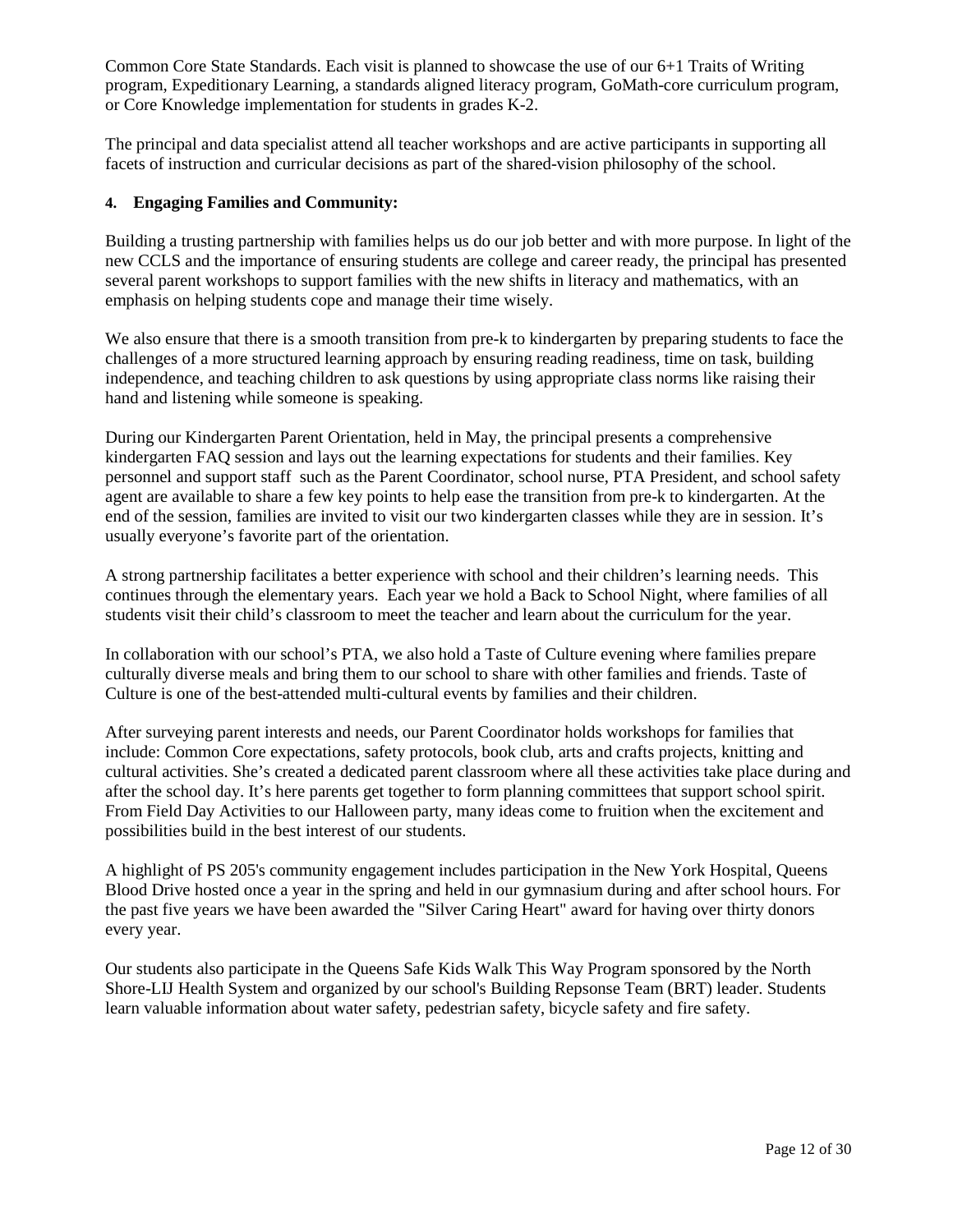### **1. Curriculum:**

Rigorous curricula and academic tasks are embedded coherently across classes and grades and fully aligned to the Common Core Learning Standards. Across classrooms, student work is assessed using carefully developed rubrics that describe a range of cognitive and performance-based landmarks for each skill embedded in the tasks. Rubric criteria and indicators are described in terms of performance or product to ensure accurate measurement of student skill levels from their written work.

Each grade level team of teachers analyzes the post-assessment for each unit of study to meet NYC instructional expectations. Using the Understanding By Design (UbD) framework that offers teachers a three-stage backward design for curriculum planning, ensures that multiple entry points are used to cognitively engage all students in learning.

High levels of student engagement and participation across classrooms are apparent through strategies such as "turn and talk" activities. Several configurations of small group work are utilized in math and English language arts such as: literature circles, fish-bowl activities, jig-saw activities and learning centers.

#### ELA/Reading

Our balanced literacy program includes specific reading and writing skills required at each grade as dictated by the NYS Common Core Learning Standards. Students in kindergarten to second grade learn to read and develop into independent readers. Students in grades three to five read to learn through units of study specified within the Expeditionary Learning Program.

#### **Mathematics**

Our math program is fully aligned to the CCLS and fluency expectations for students in kindergarten through grade five. Math lessons focus on grade-level clusters and grade level content standards. Lessons intentionally target conceptual understanding, procedural skill and fluency, and application dictated by the standards being addressed.

#### Science

The science cluster program engages students in kindergarten through grade 5 in hands-on scientific inquiry. In collaboration with Queens College in New York, our science teacher and students participate in the GLOBE program. GLOBE is a K-12 program to improve science education by involving students and their teachers in world-wide research examining long-term global change. Through our school's garden, students are actively involved in discovering and learning through inquiry as aligned to the NYS science standards.

#### Social Studies

Social studies is taught in combination with the literacy units of study in the ELA programs specific to the lower grades and upper grades. Students in kindergarten through second grade are immersed in the Listening and Learning Domains of the Core Knowledge Language Arts while

students in grades three through five gain content knowledge of Social Studies through units of study in the Expeditionary Learning Program. Safari Montage allows teachers to "transport" students around the world using their expansive video library.

#### Visual and Performing Arts

Our music program is defined by student's innate and natural ability as well as interest. We believe that all students not only benefit from a quality music program, but that it also enhances daily learning encounters. Students enjoy the benefits of a vocal music program that promotes musicality, theory, and performance. Students in kindergarten through fifth grade learn through units of study aligned to the NYC Blueprint for Teaching and Learning in Music.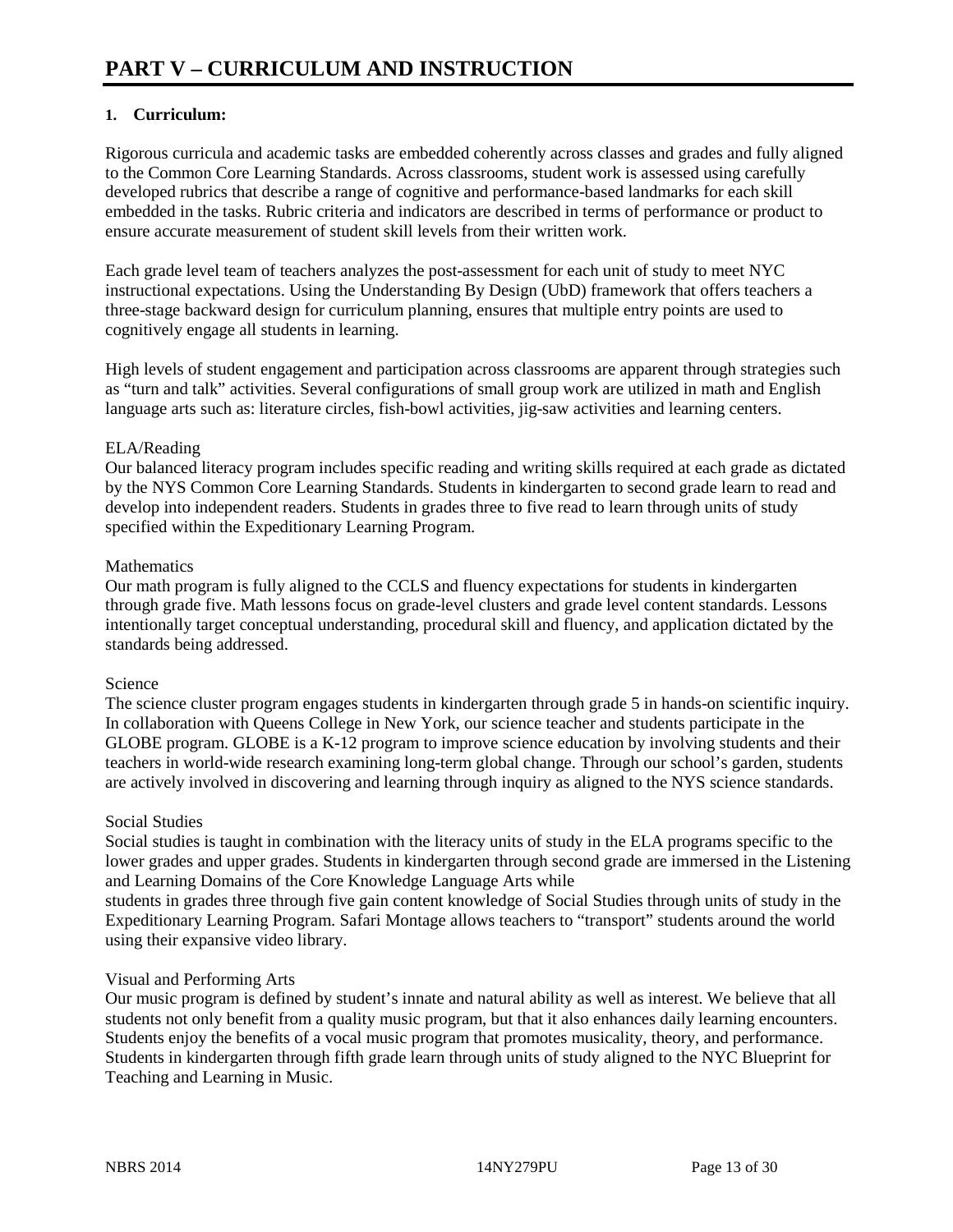#### Physical Education

Our physical education program is unique in its eclectic approach to promoting students overall well-being that includes, yoga exercises, organized games and relays. Where applicable our students use the physical education program to enhance a current unit of study such as the second grade Olympic Games during their study of Ancient Greece.

#### Technology

Technology is integrated throughout the curriculum and supports the work that is going on in the classrooms. In the computer lab, students focus on keyboarding skills, using the internet to research information and learn proficiency in Microsoft Word, Excel, PowerPoint and Publisher. We subscribe to Raz Kids to support English language arts and IXL to support mathematics both in school and at home. Each classroom is equipped with SMART Boards, document cameras, computers and an iPad. Teachers frequently incorporate technology into their lesson plans and use Safari Montage to bring lessons to life with educational videos. In addition we have laptops carts that teachers can borrow to use as a class. Students learn the foundation of utilizing computers as a tool in order to prepare them for success along their educational careers.

#### **2. Reading/English:**

As articulated by the CCSS for ELA and Literacy in grades K-5, our school's reading program is based on our expectation that all children will learn to read and write independently at a high level of proficiency and develop a love of reading.

Our instructional reading practice is dictated by literacy shifts required by the CCSS:

- 1. Building knowledge through content-rich nonfiction
- 2. Reading, writing, and speaking grounded in evidence from text, both literary and informational
- 3. Regular practice with complex text and its academic language.

Grades K-2 uses the Core Knowledge Language Arts Program (CKLA). We are currently part of the NYS CKLA pilot program for 2013-2014. The CKLA program is a child-centered/research-based reading program which meets the needs of students by establishing four principles of instruction for meeting proficiency reading requirements:

- 1. Explicit Code Instruction
- 2. Building of Background Knowledge
- 3. Constant, Contextualized Content-based Exposure to Vocabulary
- 4. Intentional Fostering of Oral Language Foundation

Teachers determine each child's reading success using the Fountas and Pinnell Benchmark Assessment Systems 1 and 2. This progress monitoring tool enables us to evaluate student progress and provides pertinent data on students who are reading on and above grade level standards as well as identifies students reading below standards. Those reading below standards receive RTI services three times per week.Those reading above are enriched through the unit's supplemental activities. Parents are informed of progress and have parent access to RAZ-Kids online reading program which all students use to practice reading fluency and comprehension.

Grades 3-5 uses the Expeditionary Learning (EL) curriculum. The philosophy of EL curriculum gets students excited about learning through great books, compelling topics and ownership of their learning. At the same time, teachers get a vision of the instructional practices that support a Common Core-aligned classroom and the tools to create it. Due to high levels of academic achievement and reading the EL program promotes reading to learn through rigorous modules of study; that engages students and supports teachers in building students' capacity to read, think, talk, and write about complex texts. Each module comes with books – not textbooks or anthologies – which have been carefully selected and vetted by the authors of the Common Core as the best books for teaching grade level content. These central texts are supported by a list of recommended texts—books, articles, and primary source documents—that balance literary and informational texts at appropriate levels of complexity.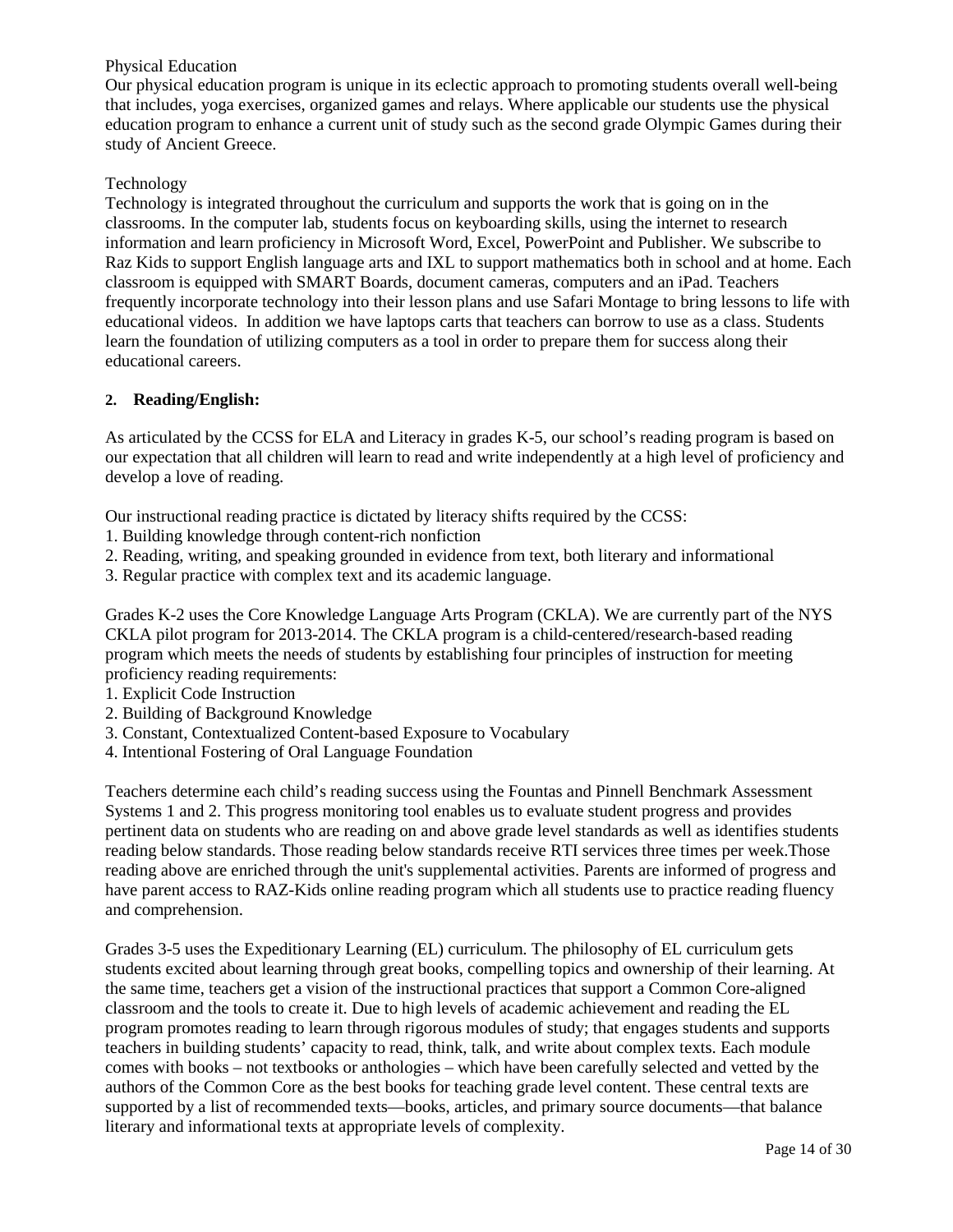#### **3. Mathematics:**

Articulated by the CCSS for Mathematics in grades K-8, our math program is based on our expectation that all children will develop mathematical fluency grounded in conceptual learning that supports the eight required NYS CCSS mathematical practices: make sense of problems and persevere in solving them; reason abstractly and quantitatively; construct viable arguments and critique the reasoning of others; model with mathematics; use appropriate tools strategically; attend to precision; look for and make sense of structure and look for and express regularity in repeated reasoning.

Instructional methodology is dictated by required CCSS math shifts:

- 1. Focus: Focus strongly where the Standards focus.
- 2. Coherence: Think across grades and link to major topics within grades.

3. Rigor: In major topics pursue conceptual understanding, procedural skill and fluency, and application with equal intensity.

In grades K-5 we opted to use the Houghton Mifflin GoMath!curriculum. This program gives teachers an overview of where instructional time will be spent across the year. Its scope and sequence provides a suggested sequence of instruction and assessments, including where NYC Periodic Assessments can be used to gauge students' understanding of concepts and skills taught at benchmark moments throughout the year. Based on CCSS, GoMath! is divided into critical areas that offer a focused and coherent study of key concepts and skills for each grade that incorporates: essential ideas (key topics of the unit); standards; eight mathematical practices (referenced in the first paragraph above); essential questions and assessment opportunities.

Teachers use assessments, both formative and summative, to gauge student success on mastering the standards covered in the critical area components as dictated by the CCSS. Students performing below grade level are recommended for Response to Intervention (RTI) services three times per week during direct small group instruction. Enrichment for mid to high performing students is embedded within the units of study tiered to meet the needs of student performance levels.

Teachers in grades 3 and 5 have also opted to use the NYS Math Modules from engageNY.org. During the school year 2012-2013 these grades opted to pilot several modules to assess efficacy and student achievement in conceptual understanding, mastery and fluency. Students were (and are currently) given fluency drills in all grade levels as an outgrowth to this pilot. Our student progress has been highly celebrated as evidenced by results of the NYS Math Testing Program.

### **4. Additional Curriculum Area:**

Our highly-recognized science program promotes an inquiry-based approach to learning which supports our mission to engage students in life-long skills that will support college and career readiness. Students in grades K-5 have an opportunity to engage in activities aligned to the Elementary Science Core Curriculum.

The science cluster teacher creates lessons and activities that focus on understanding important relationships and applications of concepts supported by the scientific community. Affiliations with Queens College Globe program immerses students in environmental awareness research. Our fifth graders journey to Alley Pond Environmental Center (APEC), Queens NY to collect water samples then test and analyze macroinvertebrates. In other grades, students conduct soil testing to determine nutrient levels and are also involved with earth worm composting.

Another exciting science project is the Tomatosphere project which requires students to germinate two sets of tomato seeds; the second set is a control group exactly the same type as the space seeds except that they have not been in space. Students learn how to conduct a scientific experiment and compare the germination rates of the two groups of seeds. Observing the seeds germinate and grow encourages classroom dialogue about the elements of life support requirements for space missions to Mars. The results from these experiments will help Canadian scientists to understand some of the issues related to long-term space travel.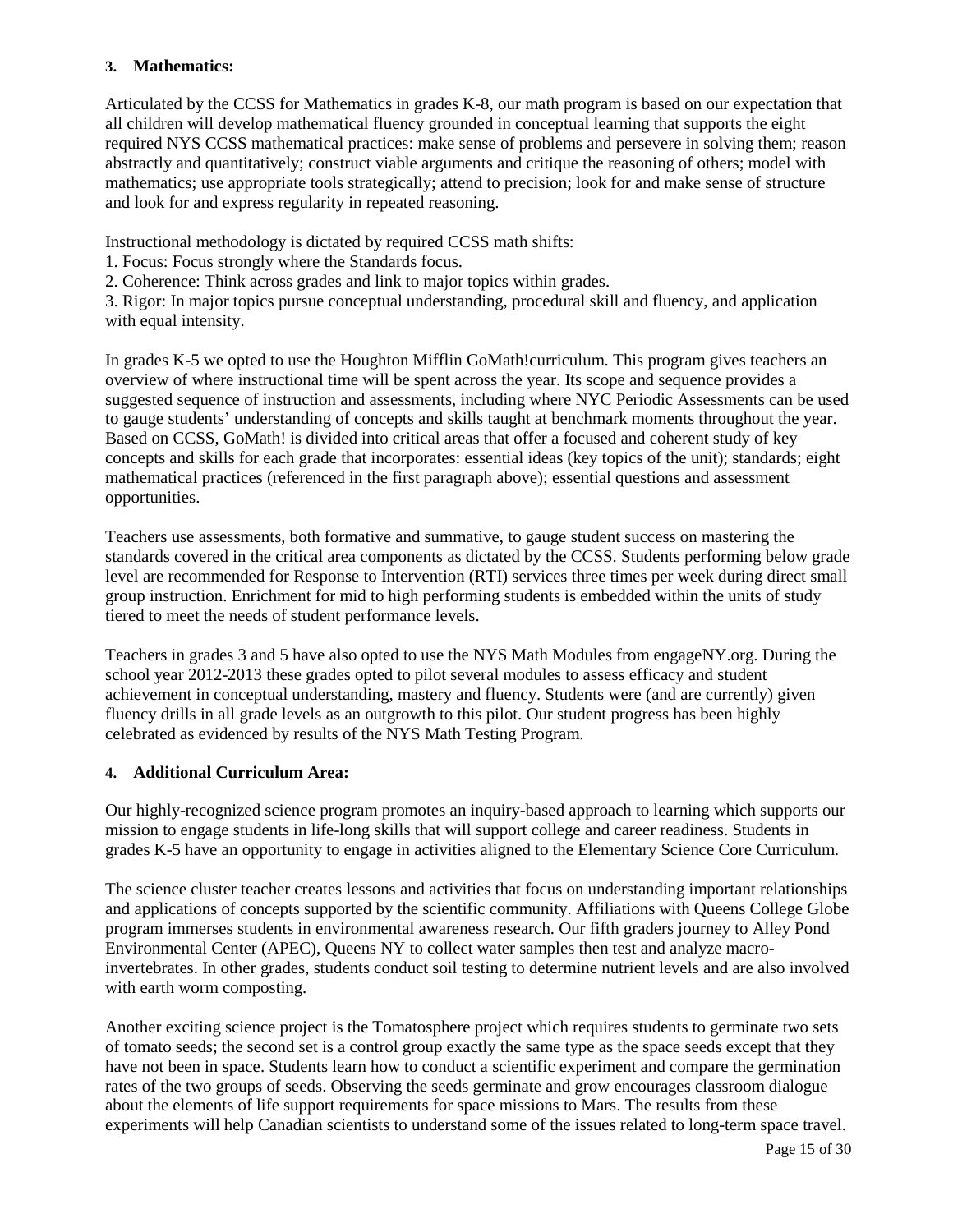Our newest science project supports our school's garden. In collaboration with the Queens Botanical Garden students in grade four are currently involved in a composting project wherein they collect school food scraps and collect data. Students will weigh compost and graph subtotals daily. NPK kits are used to conduct soil testing for nitrogen, phosphorus, and potassium levels to determine pre and post soil fertility of our garden. Our school's garden is housed within a high-tunnel structure which was awarded to us by a grant through Cornell University. We are currently in the throes of upgrading our garden and its availability to our students, families and other members of the community. Our goal is to create a sustainable garden program that will generate interest and an abundance of produce to learn from and sell during our Farmer's Market season.

Our science teacher received the Golden Apple Award in 2008 and presently we are in the running for the Grow to Learn NYC: The Citywide School Gardens Initiative Mini-Grant.

#### **5. Instructional Methods:**

Our highly-effective teacher teams take ownership in learning and using viable, appropriate teaching methods and techniques that accelerate student academic achievement in all subject areas.

Grade-level teacher teams co-plan and map out the prescribed scope and sequence from the core curriculum. Each unit of study in math or module in literacy is carefully analyzed and executed through the Understanding by Design® (UbD) framework for curriculum planning. The UbD™ framework for improving student achievement assists teachers in clarifying learning goals, creating assessments of students understanding, and developing effective and engaging learning activities that ultimately deepen student understanding. A three-stage "backward planning" curriculum design process is used on a unit design template where teachers lay out their lesson plans to ensure student learning objectives are met.

In tandem with the UbD™ framework, our teachers employ Universal Design for Learning techniques to ensure multiple entry points to differentiate instruction. Students who are identified as Students With Disabilities (SWD) and English Language Learners (ELL's) benefit from these strategies. UDL is a set of principles for curriculum development that give all individuals equal access - the what, why and how of learning. These techniques can be observed using tiered instruction activities that are created to meet the varying needs of students. Students may use specific learning tools, such as a reading tracker, during a shared or close reading activity. Different types of lessons may require computer assisted technology, where students may listen to information and includes visual cues to support attainment of knowledge. Although the core curriculum incorporates various teaching techniques, our teachers modify lessons to meet the individual needs of their students.

Our Response to Intervention (RTI) program includes students at every Tier (1, 2, and 3). Students in need of support attend our Academic Intervention Services (AIS program three times per week.) Students who are above grade level standards are immersed in the enrichment activities/tasks within the unit of study.

Thinking Maps® are also incorporated into research-based lessons which allow students to use any of the eight maps that correspond to the activity; for example the Circle Map used to define information in context or the Flow Map used for sequencing and ordering information.

One important aspect to our instructional methodology is the assessment component, as a means to include a systematic progress monitoring tool. Assessments within units of study include a pre-assessment, mid-unit assessment, and end of unit performance task.

#### **6. Professional Development:**

The current teacher observation practice has nurtured a culture of reflective practice in determining areas of effective pedagogy as evaluated by Danielson's Teacher Effectiveness rubrics within four Domains.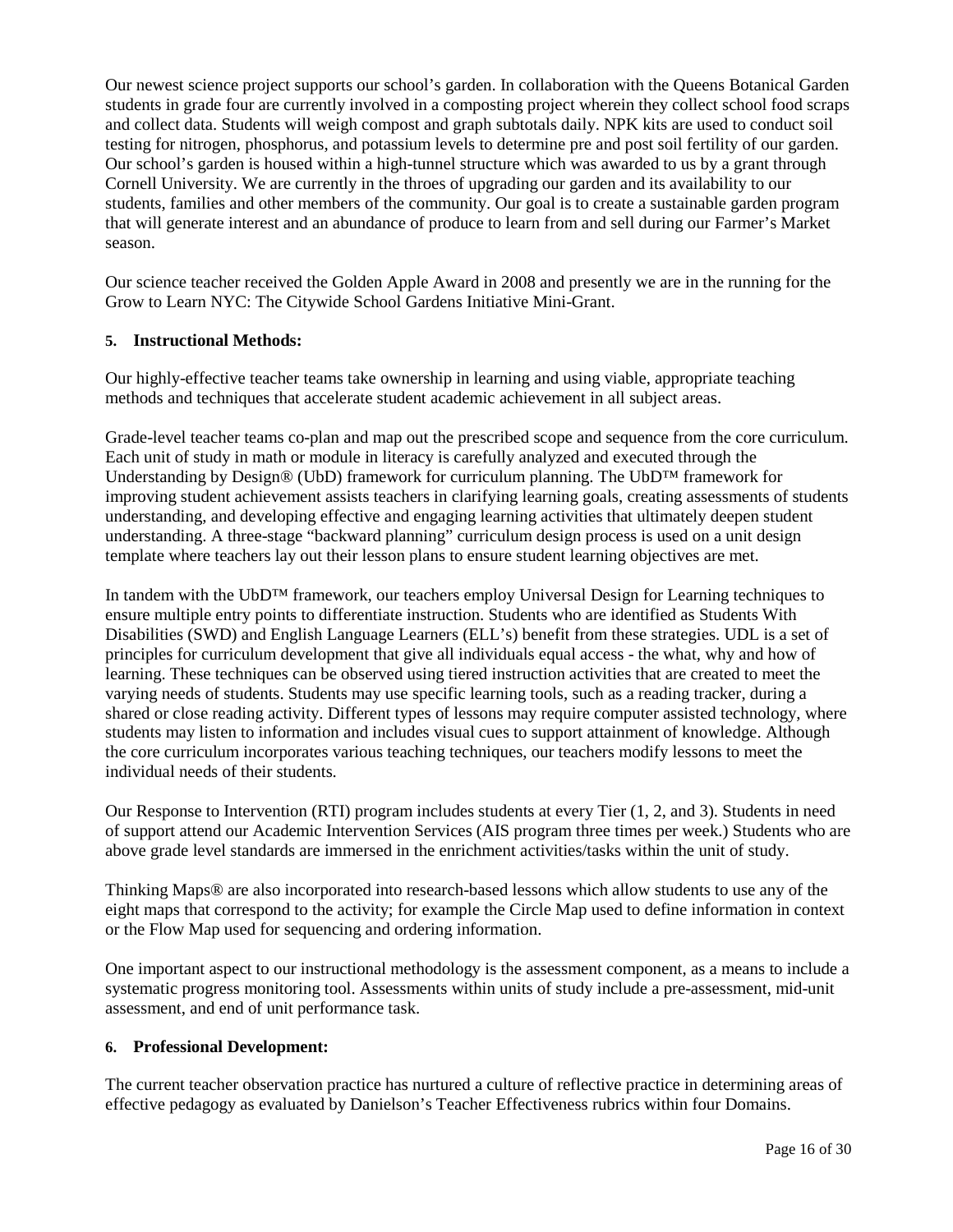Our yearlong professional development calendar provides teachers with ongoing support in the new core curriculum programs: GoMath!, NY Math Modules, Expeditionary Learning, and Core Knowledge Language Arts program as well as continued workshops in SMART board technology, and CCSS math and literacy shifts. Teachers often attend professional development workshops with their grade level partner to ensure cohesiveness in curriculum enhancements.

Teachers who attend our CFN Network support learning sessions are expected to turn-key ideas and strategies to their colleagues during faculty conferences, teacher team meetings or grade conferences. The grade level teacher team goal is: To develop, examine, and refine curriculum and assessments to increase student learning.

Our vertical and grade level inter-visitation series provides teachers with an opportunity to view and take low-inference observation notes on their colleagues through the lens of Danielson's Framework for Teaching; specifically Domain 2, classroom environment and Domain 3, instruction pertaining to questioning. This type of practice allows teachers to question and verify intended student results, support teachers in aligning instruction to CCSS, and promotes independent and shared reflections that impact student and adult learning. Our findings include modifying CCSS tasks that promote higher-order thinking skills through Depth of Knowledge (DOK) questioning that support student learning.

The impact that the new core curriculum and instructional expectations has for teachers includes clarification on the philosophy and application of Understanding by Design and Universal Design for Learning methodologies which have been addressed during faculty conferences and professional development days.

Teachers are encouraged to lead and to share their expertise and developmental knowledge of all instructional expectations as delineated by the NYC Department of Education Citywide Instructional Expectations.

Due to the diminutive character of our school we try to share as much information with each other as possible, either formally or informally. Through these collaborations teachers have taken on responsibility for one another's learning and actively participate in supporting one another's pedagogical practice.

### **7. School Leadership**

Distributive leadership is at the core of building capacity, nurturing and promoting leaders within P.S. 205Q. Due to the very small nature of our school, the sole administrator is the principal. Her cabinet members are comprised of the data/reading specialist, technology coordinator, special education liaison, and ESL teacher.

There are grade-level committees that report to the cabinet. These committees include lead teachers who meet with the principal and other members of the cabinet to discuss curriculum, effective teaching practices, assessments, RTI, and assembly programs.

Our Pupil Personnel Team comprised of our school psychologist, social worker and members of the cabinet meet regularly to discuss strategies for children who are working below grade level as indicated by the formal assessment data. The team considers interventions and makes recommendations for any student who is not achieving academically or socially in order to provide opportunities for each student to reach his/her highest academic achievement.

Our school's safety committee includes the Building Response Team (BRT) leader, principal, school safety agent, and parent coordinator. This committee meets regularly to ensure that all safety protocols are conducted with efficacy throughout the year and communicated to families, students and staff.

The School Leadership Team (SLT) is comprised of twelve members (five teachers, principal and six parents). The SLT meets once a month to discuss upcoming school events, curriculum and instruction as reported on our school's Comprehensive Education Plan (CEP), upcoming service projects and any issues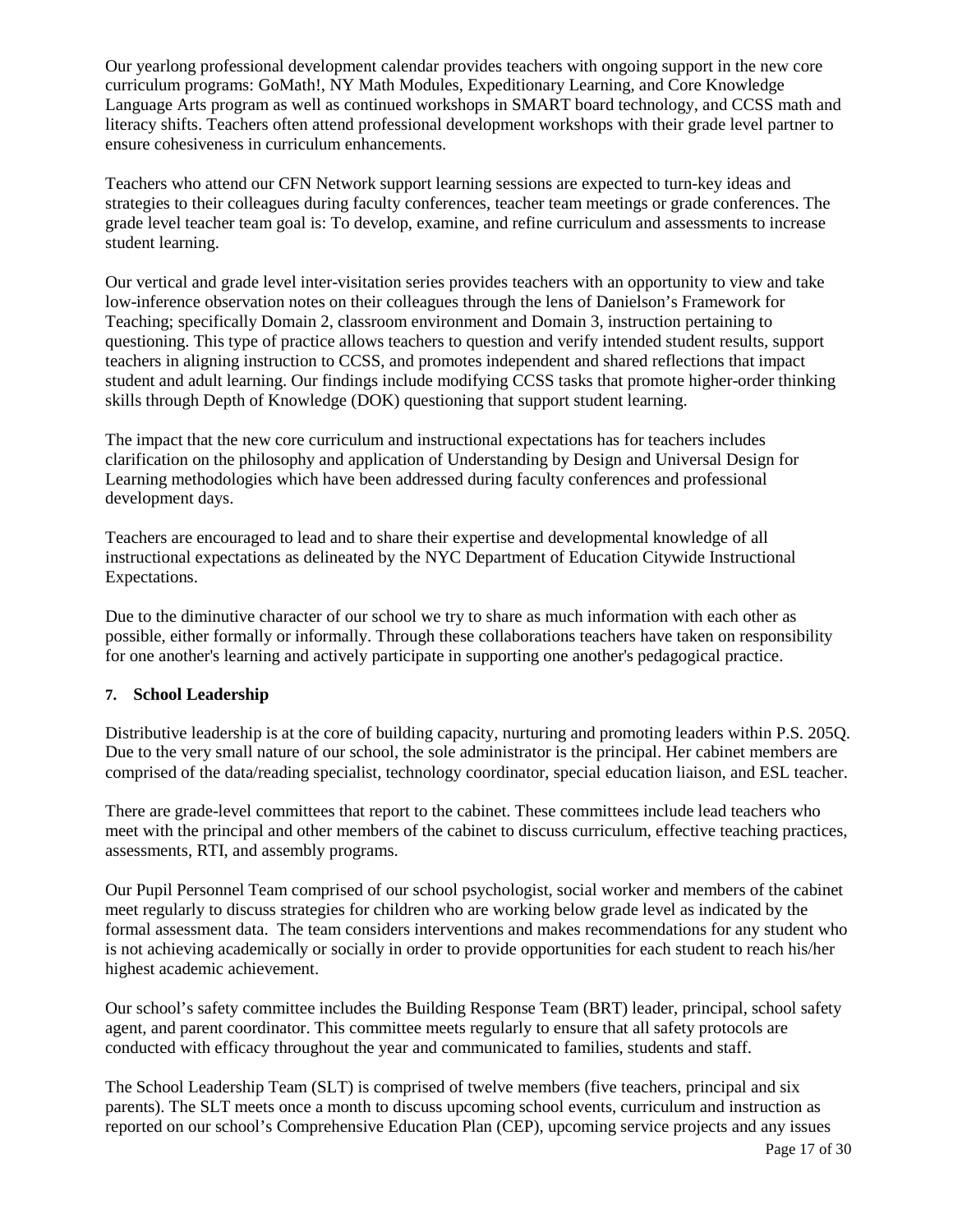that arise during the course of the year.

The principal is very supportive of teachers and encourages their professional growth.Teacher leaders who are currently enrolled in an administration program are encouraged to attend various principal and assistant principal CFN Network conferences that include topics on budget, safety, NYS Dignity For All Act, new core curriculum programs, or instructional methodologies.

The principal is actively involved in all facets of the school's programs. She is known for her efficiency, trust-worthiness, and support of children's academic and social progress. Her passion is to ensure that each child is nurtured and belongs to a community of learners that inspires curiosity about the world. Our principal values input from all facets of the school community and is often found in a classroom, speaking and learning with children. At the end of the day she is very successful because of the choices she makes on behalf of children and their families.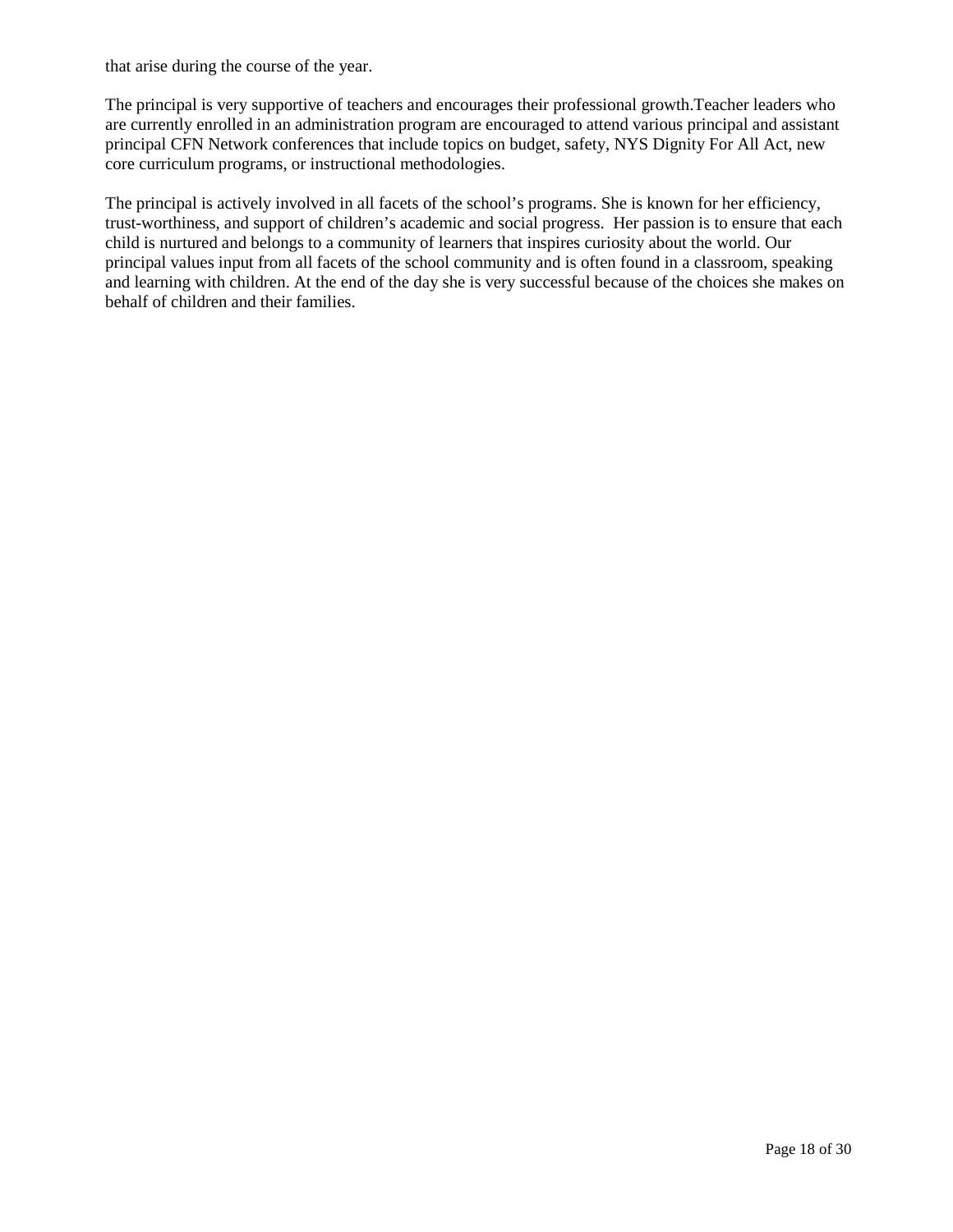**Subject:** <u>Math **Test:** NYS Mathematics</u><br> **All Students Tested/Grade:** <u>3</u> **Test: Constanting Edition/Publication Year Publisher:** CTB-McGraw Hill

**All Students Tested/Grade:** 3 **Edition/Publication Year:** 2013

| School Year                      | 2012-2013        | 2011-2012        | 2010-2011        | 2009-2010        | 2008-2009        |
|----------------------------------|------------------|------------------|------------------|------------------|------------------|
| Testing month                    | Apr              | Apr              | May              | May              | Mar              |
| <b>SCHOOL SCORES*</b>            |                  |                  |                  |                  |                  |
| % Level 3 plus % Level 4         | 76               | 90               | 95               | 100              | 100              |
| $%$ Level 4                      | 31               | 35               | 41               | 82               | 74               |
| Number of students tested        | 42               | 48               | 46               | 34               | 38               |
| Percent of total students tested | 28               | 33               | 39               | 28               | 30               |
| Number of students tested with   | $\overline{0}$   | $\overline{0}$   | $\overline{0}$   | $\overline{0}$   | $\overline{0}$   |
| alternative assessment           |                  |                  |                  |                  |                  |
| % of students tested with        | $\overline{0}$   | $\overline{0}$   | $\overline{0}$   | $\overline{0}$   | $\overline{0}$   |
| alternative assessment           |                  |                  |                  |                  |                  |
| <b>SUBGROUP SCORES</b>           |                  |                  |                  |                  |                  |
| 1. Free and Reduced-Price        |                  |                  |                  |                  |                  |
| Meals/Socio-Economic/            |                  |                  |                  |                  |                  |
| <b>Disadvantaged Students</b>    |                  |                  |                  |                  |                  |
| % Level 3 plus % Level 4         | 71               | 95               | 78               | 100              | 100              |
| % `Level 4                       | 29               | 32               | 28               | 80               | 83               |
| Number of students tested        | 24               | 19               | 18               | 13               | 12               |
| 2. Students receiving Special    |                  |                  |                  |                  |                  |
| <b>Education</b>                 |                  |                  |                  |                  |                  |
| % Level 3 plus % Level 4         | $\boldsymbol{0}$ | 58               | 42               | $\boldsymbol{0}$ | $\overline{0}$   |
| % `Level 4                       | $\overline{0}$   | 8                | 17               | $\overline{0}$   | $\boldsymbol{0}$ |
| Number of students tested        | $\overline{7}$   | 12               | 12               | 3                | 3                |
| 3. English Language Learner      |                  |                  |                  |                  |                  |
| <b>Students</b>                  |                  |                  |                  |                  |                  |
| % Level 3 plus % Level 4         | $\boldsymbol{0}$ | $\mathbf{0}$     | $\boldsymbol{0}$ | $\boldsymbol{0}$ | $\overline{0}$   |
| % `Level 4                       | $\overline{0}$   | $\boldsymbol{0}$ | $\overline{0}$   | $\overline{0}$   | $\overline{0}$   |
| Number of students tested        | $\boldsymbol{0}$ | $\overline{2}$   | $\mathbf{1}$     | $\overline{3}$   | $\overline{2}$   |
| 4. Hispanic or Latino            |                  |                  |                  |                  |                  |
| <b>Students</b>                  |                  |                  |                  |                  |                  |
| % Level 3 plus % Level 4         | 75               | $\mathbf{0}$     | $\overline{0}$   | $\overline{0}$   | $\overline{0}$   |
| % `Level 4                       | 38               | $\boldsymbol{0}$ | $\boldsymbol{0}$ | $\overline{0}$   | $\boldsymbol{0}$ |
| Number of students tested        | $\,8\,$          | 5                | $\overline{4}$   | 3                | 3                |
| 5. African- American             |                  |                  |                  |                  |                  |
| <b>Students</b>                  |                  |                  |                  |                  |                  |
| % Level 3 plus % Level 4         | $\overline{0}$   | $\overline{0}$   | $\overline{0}$   | $\overline{0}$   | $\overline{0}$   |
| % `Level 4                       | $\boldsymbol{0}$ | $\mathbf{0}$     | $\boldsymbol{0}$ | $\overline{0}$   | $\mathbf{0}$     |
| Number of students tested        | 3                | 3                | 3                | $\mathbf{1}$     | 3                |
| <b>6. Asian Students</b>         |                  |                  |                  |                  |                  |
| % Level 3 plus % Level 4         | 84               | 100              | 92               | 100              | 100              |
| % Level 4                        | 47               | 50               | 50               | 86               | 93               |
| Number of students tested        | 19               | 18               | 24               | 21               | 14               |
| 7. American Indian or            |                  |                  |                  |                  |                  |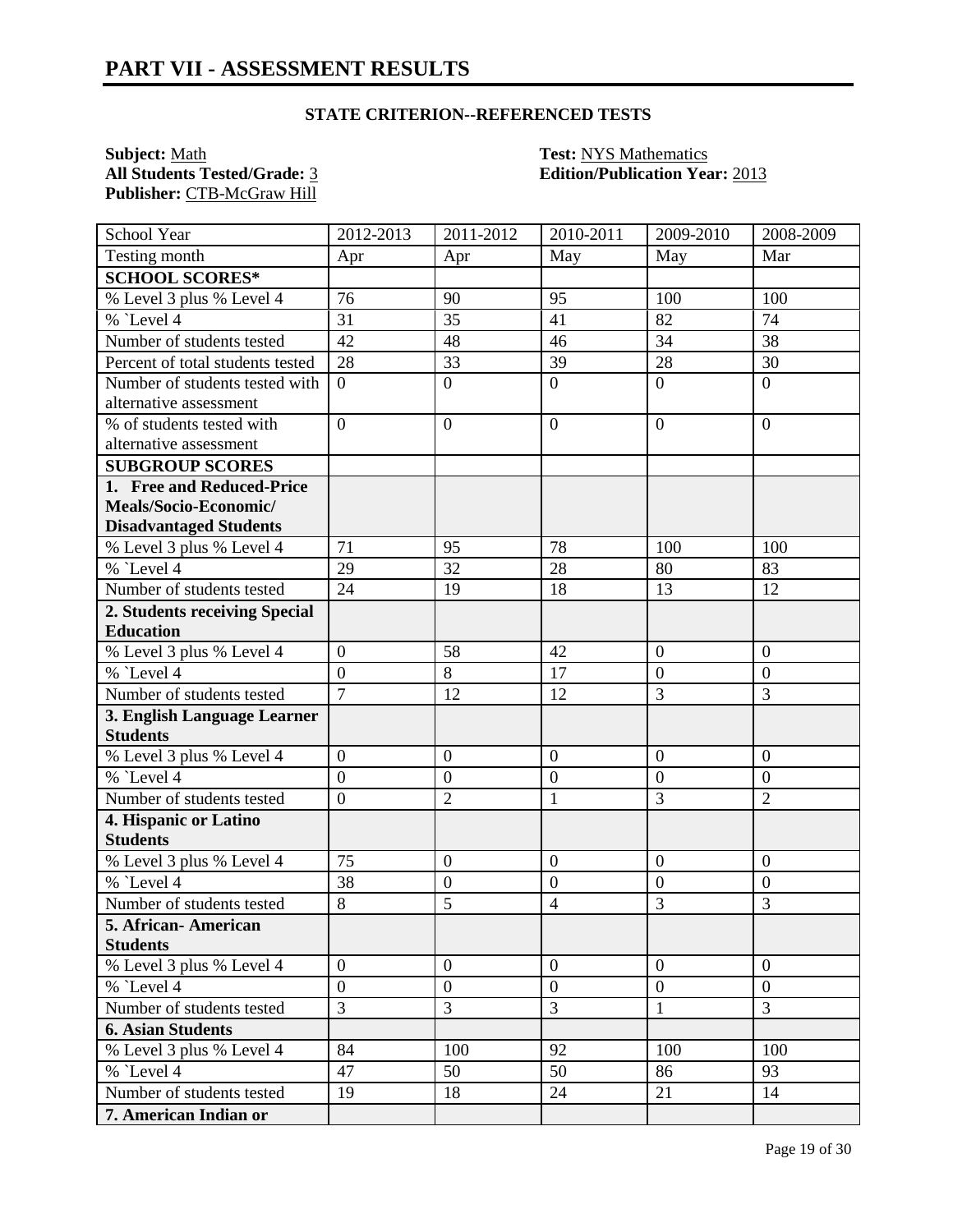| <b>Alaska Native Students</b>    |                |                  |                |                |                |
|----------------------------------|----------------|------------------|----------------|----------------|----------------|
| % Level 3 plus % Level 4         | $\overline{0}$ | $\overline{0}$   | $\overline{0}$ | $\overline{0}$ | $\mathbf{0}$   |
| $%$ Level 4                      | $\overline{0}$ | $\overline{0}$   | $\overline{0}$ | $\Omega$       | $\theta$       |
| Number of students tested        | $\overline{0}$ | $\boldsymbol{0}$ | $\overline{0}$ | $\theta$       | $\overline{0}$ |
| 8. Native Hawaiian or other      |                |                  |                |                |                |
| <b>Pacific Islander Students</b> |                |                  |                |                |                |
| % Level 3 plus % Level 4         | $\overline{0}$ | $\overline{0}$   | $\overline{0}$ | $\overline{0}$ | $\overline{0}$ |
| % `Level 4                       | $\theta$       | $\Omega$         | $\theta$       | $\theta$       | $\theta$       |
| Number of students tested        | $\overline{0}$ | $\overline{0}$   | $\overline{0}$ | $\overline{0}$ | $\overline{0}$ |
| 9. White Students                |                |                  |                |                |                |
| % Level 3 plus % Level 4         | 67             | 81               | 87             | 100            | 100            |
| % `Level 4                       | 8              | 29               | 47             | 78             | 61             |
| Number of students tested        | 12             | 21               | 15             | 9              | 18             |
| <b>10. Two or More Races</b>     |                |                  |                |                |                |
| identified Students              |                |                  |                |                |                |
| % Level 3 plus % Level 4         | $\overline{0}$ | $\overline{0}$   | $\overline{0}$ | $\overline{0}$ | $\overline{0}$ |
| $%$ Level 4                      | $\overline{0}$ | $\overline{0}$   | $\overline{0}$ | $\overline{0}$ | $\overline{0}$ |
| Number of students tested        | $\overline{0}$ | $\overline{0}$   | $\overline{0}$ | $\overline{0}$ | $\overline{0}$ |
| 11. Other 1: Other 1             |                |                  |                |                |                |
| % Level 3 plus % Level 4         |                |                  |                |                |                |
| $%$ Level 4                      |                |                  |                |                |                |
| Number of students tested        |                |                  |                |                |                |
| 12. Other 2: Other 2             |                |                  |                |                |                |
| % Level 3 plus % Level 4         |                |                  |                |                |                |
| $%$ Level 4                      |                |                  |                |                |                |
| Number of students tested        |                |                  |                |                |                |
| 13. Other 3: Other 3             |                |                  |                |                |                |
| % Level 3 plus % Level 4         |                |                  |                |                |                |
| % `Level 4                       |                |                  |                |                |                |
| Number of students tested        |                |                  |                |                |                |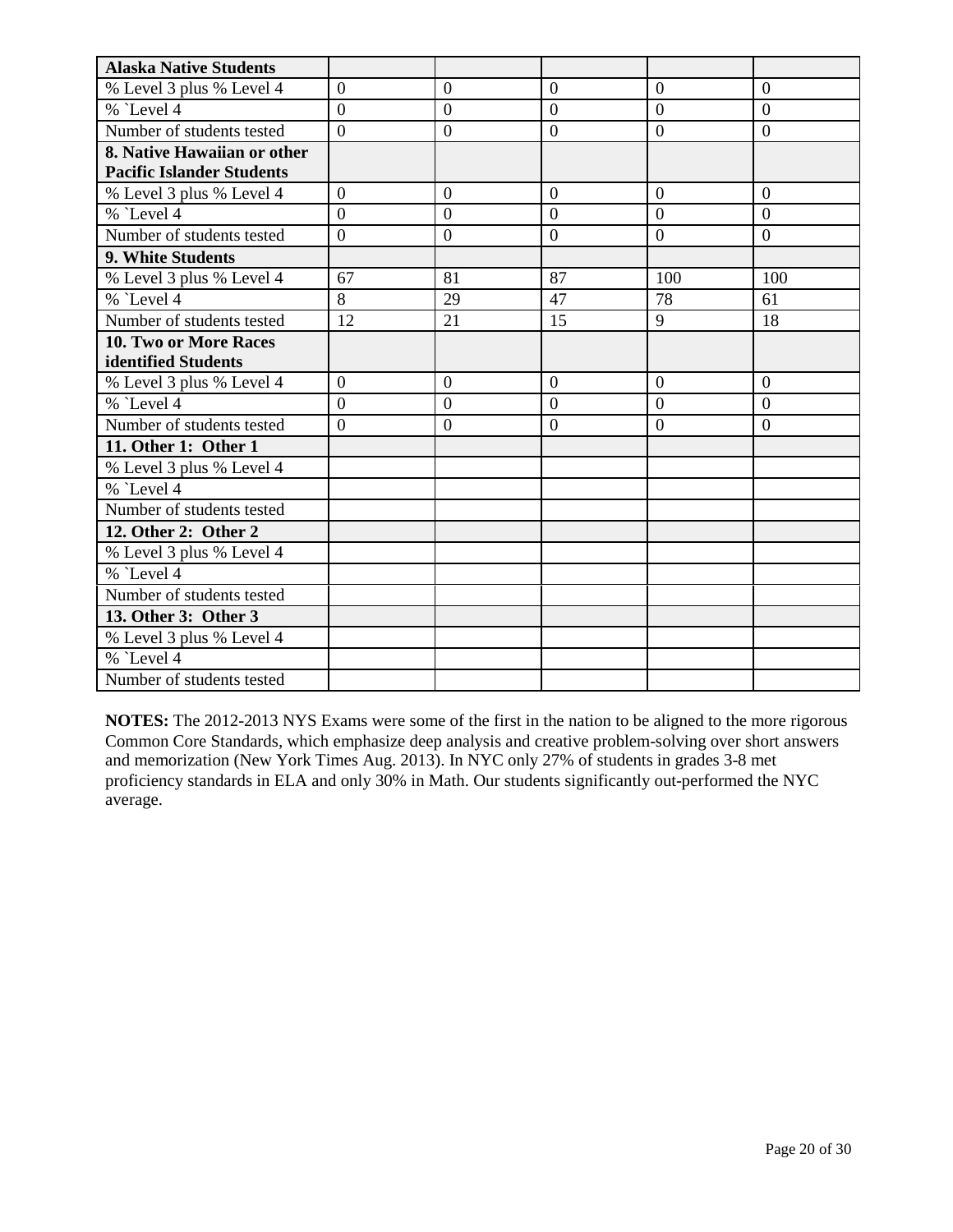**Subject:** <u>Math **Test:** NYS Math Exam</u><br> **All Students Tested/Grade:** 4 **Test: Call Edition/Publication Ye** Publisher: CTB McGraw-Hill

# **All Students Tested/Grade:** 4 **Edition/Publication Year:** 2013

| School Year                      | 2012-2013        | 2011-2012        | 2010-2011        | 2009-2010        | 2008-2009        |
|----------------------------------|------------------|------------------|------------------|------------------|------------------|
| Testing month                    | Apr              | Apr              | May              | May              | Mar              |
| <b>SCHOOL SCORES*</b>            |                  |                  |                  |                  |                  |
| % Level 3 plus % Level 4         | 78               | 88               | 97               | 97               | 100              |
| % Level 4                        | 43               | 56               | 83               | 54               | 86               |
| Number of students tested        | 51               | 57               | 36               | 39               | 49               |
| Percent of total students tested | 34               | 39               | 31               | 32               | 39               |
| Number of students tested with   | $\overline{0}$   | $\overline{0}$   | $\overline{0}$   | $\overline{0}$   | $\overline{0}$   |
| alternative assessment           |                  |                  |                  |                  |                  |
| % of students tested with        | $\overline{0}$   | $\overline{0}$   | $\overline{0}$   | $\overline{0}$   | $\Omega$         |
| alternative assessment           |                  |                  |                  |                  |                  |
| <b>SUBGROUP SCORES</b>           |                  |                  |                  |                  |                  |
| 1. Free and Reduced-Price        |                  |                  |                  |                  |                  |
| Meals/Socio-Economic/            |                  |                  |                  |                  |                  |
| <b>Disadvantaged Students</b>    |                  |                  |                  |                  |                  |
| % Level 3 plus % Level 4         | 76               | 77               | 93               | 50               | 100              |
| % Level 4                        | 43               | 50               | 79               | 94               | 100              |
| Number of students tested        | 21               | 26               | 14               | 16               | 16               |
| 2. Students receiving Special    |                  |                  |                  |                  |                  |
| <b>Education</b>                 |                  |                  |                  |                  |                  |
| % Level 3 plus % Level 4         | 64               | 46               | $\overline{0}$   | 83               | $\overline{0}$   |
| % Level 4                        | 29               | 8                | $\overline{0}$   | 33               | $\overline{0}$   |
| Number of students tested        | 14               | 13               | 5                | 6                | 1                |
| 3. English Language Learner      |                  |                  |                  |                  |                  |
| <b>Students</b>                  |                  |                  |                  |                  |                  |
| % Level 3 plus % Level 4         | $\boldsymbol{0}$ | $\mathbf{0}$     | $\overline{0}$   | $\boldsymbol{0}$ | $\overline{0}$   |
| % Level 4                        | $\boldsymbol{0}$ | $\mathbf{0}$     | $\mathbf{0}$     | $\boldsymbol{0}$ | $\boldsymbol{0}$ |
| Number of students tested        | $\overline{2}$   | $\overline{2}$   | $\mathbf{1}$     | $\mathbf{1}$     | 1                |
| 4. Hispanic or Latino            |                  |                  |                  |                  |                  |
| <b>Students</b>                  |                  |                  |                  |                  |                  |
| % Level 3 plus % Level 4         | $\boldsymbol{0}$ | $\mathbf{0}$     | $\mathbf{0}$     | $\boldsymbol{0}$ | $\overline{0}$   |
| % Level 4                        | $\overline{0}$   | $\mathbf{0}$     | $\mathbf{0}$     | $\overline{0}$   | $\overline{0}$   |
| Number of students tested        | $\overline{5}$   | 5                | $\overline{4}$   | $\overline{4}$   | 3                |
| 5. African-American              |                  |                  |                  |                  |                  |
| <b>Students</b>                  |                  |                  |                  |                  |                  |
| % Level 3 plus % Level 4         | $\overline{0}$   | $\theta$         | $\overline{0}$   | $\theta$         | $\overline{0}$   |
| % Level 4                        | $\overline{0}$   | $\overline{0}$   | $\overline{0}$   | $\overline{0}$   | $\overline{0}$   |
| Number of students tested        | $\overline{4}$   | $\overline{4}$   | $\mathbf{2}$     | $\overline{3}$   | $\mathbf{1}$     |
| <b>6. Asian Students</b>         |                  |                  |                  |                  |                  |
| % Level 3 plus % Level 4         | 96               | 94               | 100              | 94               | 100              |
| % Level 4                        | 64               | 71               | 87               | 69               | 100              |
| Number of students tested        | 22               | 35               | 23               | 16               | 29               |
| 7. American Indian or            |                  |                  |                  |                  |                  |
| <b>Alaska Native Students</b>    |                  |                  |                  |                  |                  |
| % Level 3 plus % Level 4         | $\boldsymbol{0}$ | $\overline{0}$   | $\overline{0}$   | $\mathbf{0}$     | $\overline{0}$   |
| % Level 4                        | $\boldsymbol{0}$ | $\boldsymbol{0}$ | $\boldsymbol{0}$ | $\boldsymbol{0}$ | $\overline{0}$   |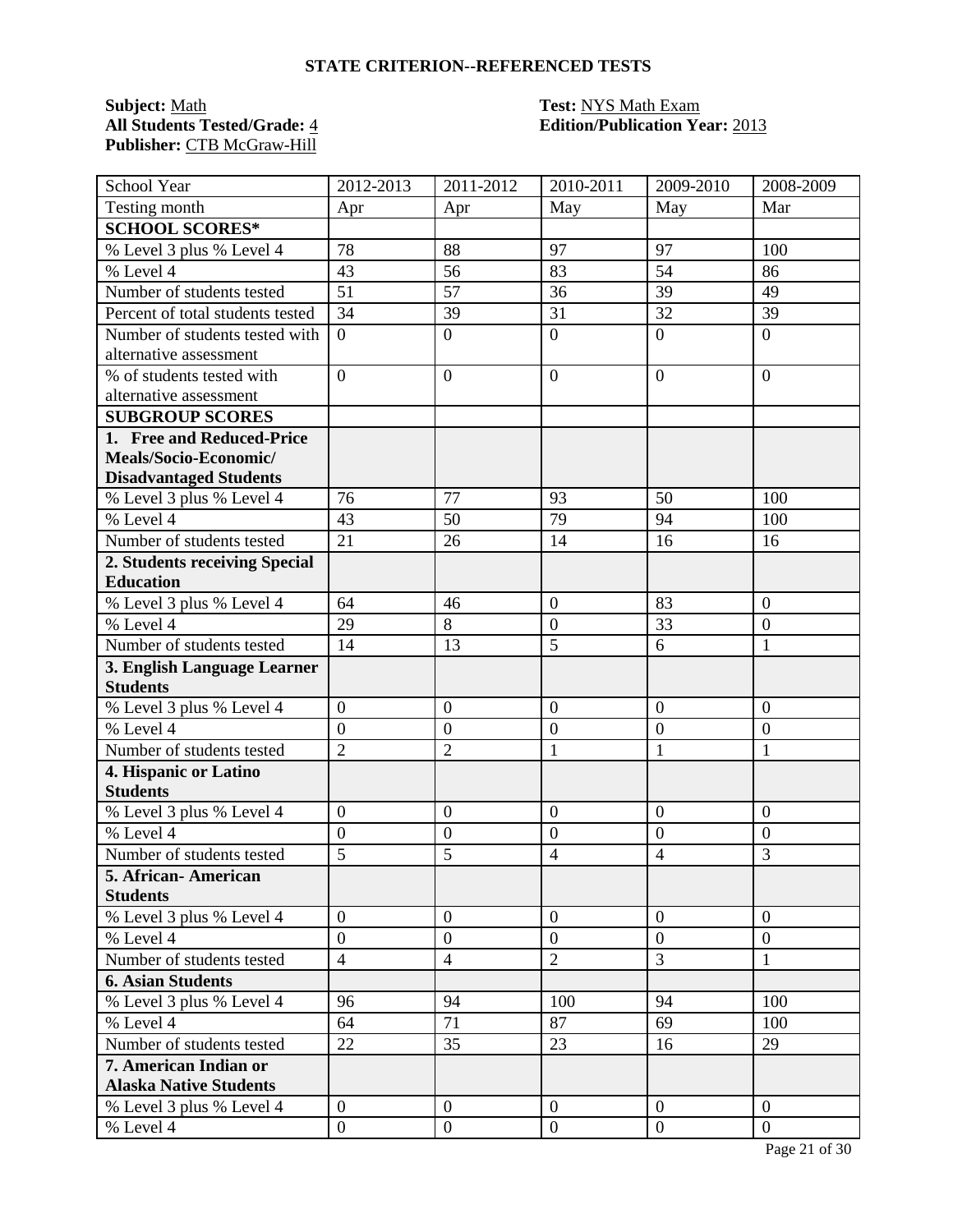| Number of students tested        | $\theta$       | $\theta$       | $\overline{0}$   | $\overline{0}$ | $\overline{0}$ |
|----------------------------------|----------------|----------------|------------------|----------------|----------------|
| 8. Native Hawaiian or other      |                |                |                  |                |                |
| <b>Pacific Islander Students</b> |                |                |                  |                |                |
| % Level 3 plus % Level 4         | $\overline{0}$ | $\mathbf{0}$   | $\overline{0}$   | $\overline{0}$ | $\overline{0}$ |
| % Level 4                        | $\Omega$       | $\theta$       | $\Omega$         | $\theta$       | $\Omega$       |
| Number of students tested        | $\overline{0}$ | $\overline{0}$ | $\boldsymbol{0}$ | $\overline{0}$ | $\overline{0}$ |
| 9. White Students                |                |                |                  |                |                |
| % Level 3 plus % Level 4         | 63             | 92             | 100              | 100            | 100            |
| % Level 4                        | 37             | 38             | 71               | 31             | 60             |
| Number of students tested        | 19             | 13             | $\overline{7}$   | 16             | 15             |
| 10. Two or More Races            |                |                |                  |                |                |
| identified Students              |                |                |                  |                |                |
| % Level 3 plus % Level 4         | $\overline{0}$ | $\overline{0}$ | $\overline{0}$   | $\overline{0}$ | $\overline{0}$ |
| % Level 4                        | $\theta$       | $\overline{0}$ | $\overline{0}$   | $\overline{0}$ | $\Omega$       |
| Number of students tested        | $\overline{0}$ | $\overline{0}$ | $\overline{0}$   | $\overline{0}$ | $\overline{0}$ |
| 11. Other 1: Other 1             |                |                |                  |                |                |
| % Level 3 plus % Level 4         |                |                |                  |                |                |
| % Level 4                        |                |                |                  |                |                |
| Number of students tested        |                |                |                  |                |                |
| 12. Other 2: Other 2             |                |                |                  |                |                |
| % Level 3 plus % Level 4         |                |                |                  |                |                |
| % Level 4                        |                |                |                  |                |                |
| Number of students tested        |                |                |                  |                |                |
| 13. Other 3: Other 3             |                |                |                  |                |                |
| % Level 3 plus % Level 4         |                |                |                  |                |                |
| % Level 4                        |                |                |                  |                |                |
| Number of students tested        |                |                |                  |                |                |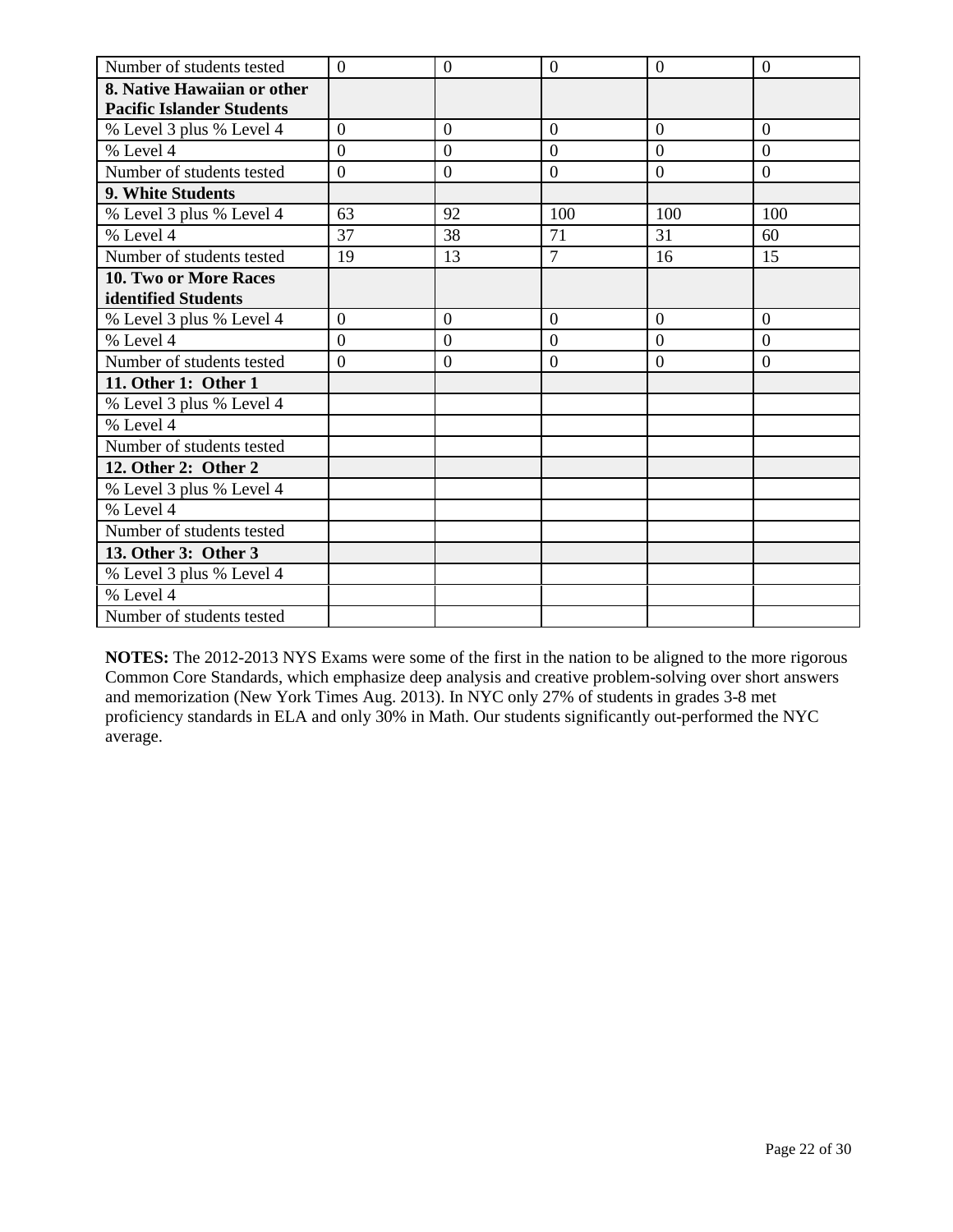**Subject:** <u>Math **Test:** Math Exam</u><br> **All Students Tested/Grade:** 5 **Test: Containery Property Containery Property Containery Property Containery Property Containery Property Containery Property Property Contai** Publisher: CTB McGraw-Hill

# **All Students Tested/Grade:** 5 **Edition/Publication Year:** 2013

| School Year                                            | 2012-2013        | 2011-2012        | 2010-2011        | 2009-2010                        | 2008-2009      |
|--------------------------------------------------------|------------------|------------------|------------------|----------------------------------|----------------|
| Testing month                                          | Apr              | Apr              | May              | May                              | Mar            |
| <b>SCHOOL SCORES*</b>                                  |                  |                  |                  |                                  |                |
| % Level 3 plus % Level 4                               | 82               | 95               | 100              | 100                              | 100            |
| % Level 4                                              | 63               | 88               | 86               | 85                               | 79             |
| Number of students tested                              | 56               | 41               | 36               | 48                               | 38             |
| Percent of total students tested                       | 38               | 28               | 31               | 40                               | 30             |
| Number of students tested with                         | $\overline{0}$   | $\overline{0}$   | $\overline{0}$   | $\overline{0}$                   | $\overline{0}$ |
| alternative assessment                                 |                  |                  |                  |                                  |                |
| % of students tested with                              | $\overline{0}$   | $\overline{0}$   | $\overline{0}$   | $\overline{0}$                   | $\Omega$       |
| alternative assessment                                 |                  |                  |                  |                                  |                |
| <b>SUBGROUP SCORES</b>                                 |                  |                  |                  |                                  |                |
| 1. Free and Reduced-Price                              |                  |                  |                  |                                  |                |
| Meals/Socio-Economic/                                  |                  |                  |                  |                                  |                |
| <b>Disadvantaged Students</b>                          |                  |                  |                  |                                  |                |
| % Level 3 plus % Level 4                               | 76               | 88               | 100              | 100                              | 100            |
| % Level 4                                              | 60               | 76               | 77               | 100                              | 87             |
| Number of students tested                              | 25               | 17               | 13               | 14                               | 15             |
| 2. Students receiving Special                          |                  |                  |                  |                                  |                |
| <b>Education</b>                                       |                  |                  |                  |                                  |                |
| % Level 3 plus % Level 4                               | 36               | 67               | 100              | $\overline{0}$                   | $\overline{0}$ |
| % Level 4                                              | 18               | 50               | 67               | $\overline{0}$                   | $\overline{0}$ |
| Number of students tested                              | 11               | 6                | 6                | $\overline{2}$                   | $\overline{4}$ |
| 3. English Language Learner                            |                  |                  |                  |                                  |                |
| <b>Students</b>                                        |                  |                  |                  |                                  |                |
| % Level 3 plus % Level 4                               | $\boldsymbol{0}$ | $\mathbf{0}$     | $\overline{0}$   | $\boldsymbol{0}$                 | $\overline{0}$ |
| % Level 4                                              | $\overline{0}$   | $\mathbf{0}$     | $\mathbf{0}$     | $\boldsymbol{0}$                 | $\overline{0}$ |
| Number of students tested                              | $\mathbf{1}$     | $\overline{2}$   | $\mathbf{1}$     | 3                                | $\overline{2}$ |
| 4. Hispanic or Latino                                  |                  |                  |                  |                                  |                |
| <b>Students</b>                                        |                  |                  |                  |                                  |                |
| % Level 3 plus % Level 4                               | $\boldsymbol{0}$ | $\mathbf{0}$     | $\mathbf{0}$     | $\boldsymbol{0}$                 | $\overline{0}$ |
| % Level 4                                              | $\overline{0}$   | $\mathbf{0}$     | $\mathbf{0}$     | $\overline{0}$<br>$\overline{3}$ | $\overline{0}$ |
| Number of students tested                              | $\overline{4}$   | 5                | $\overline{5}$   |                                  | $\overline{4}$ |
| 5. African-American<br><b>Students</b>                 |                  |                  |                  |                                  |                |
| % Level 3 plus % Level 4                               | $\overline{0}$   | $\overline{0}$   | $\overline{0}$   | $\overline{0}$                   | $\overline{0}$ |
| % Level 4                                              | $\overline{0}$   | $\overline{0}$   | $\overline{0}$   | $\overline{0}$                   | $\overline{0}$ |
|                                                        | $\overline{4}$   |                  |                  | $\overline{2}$                   | $\overline{2}$ |
| Number of students tested                              |                  | $\overline{2}$   | $\sqrt{2}$       |                                  |                |
| <b>6. Asian Students</b><br>% Level 3 plus % Level 4   | 91               | 100              | 100              | 100                              | 100            |
| % Level 4                                              |                  |                  | 87               |                                  |                |
|                                                        | 81               | 89               | 15               | 93<br>28                         | 83<br>23       |
| Number of students tested                              | 32               | 26               |                  |                                  |                |
| 7. American Indian or<br><b>Alaska Native Students</b> |                  |                  |                  |                                  |                |
| % Level 3 plus % Level 4                               | $\boldsymbol{0}$ | $\overline{0}$   | $\overline{0}$   | $\mathbf{0}$                     | $\overline{0}$ |
| % Level 4                                              | $\overline{0}$   | $\boldsymbol{0}$ | $\boldsymbol{0}$ | $\boldsymbol{0}$                 | $\overline{0}$ |
|                                                        |                  |                  |                  |                                  |                |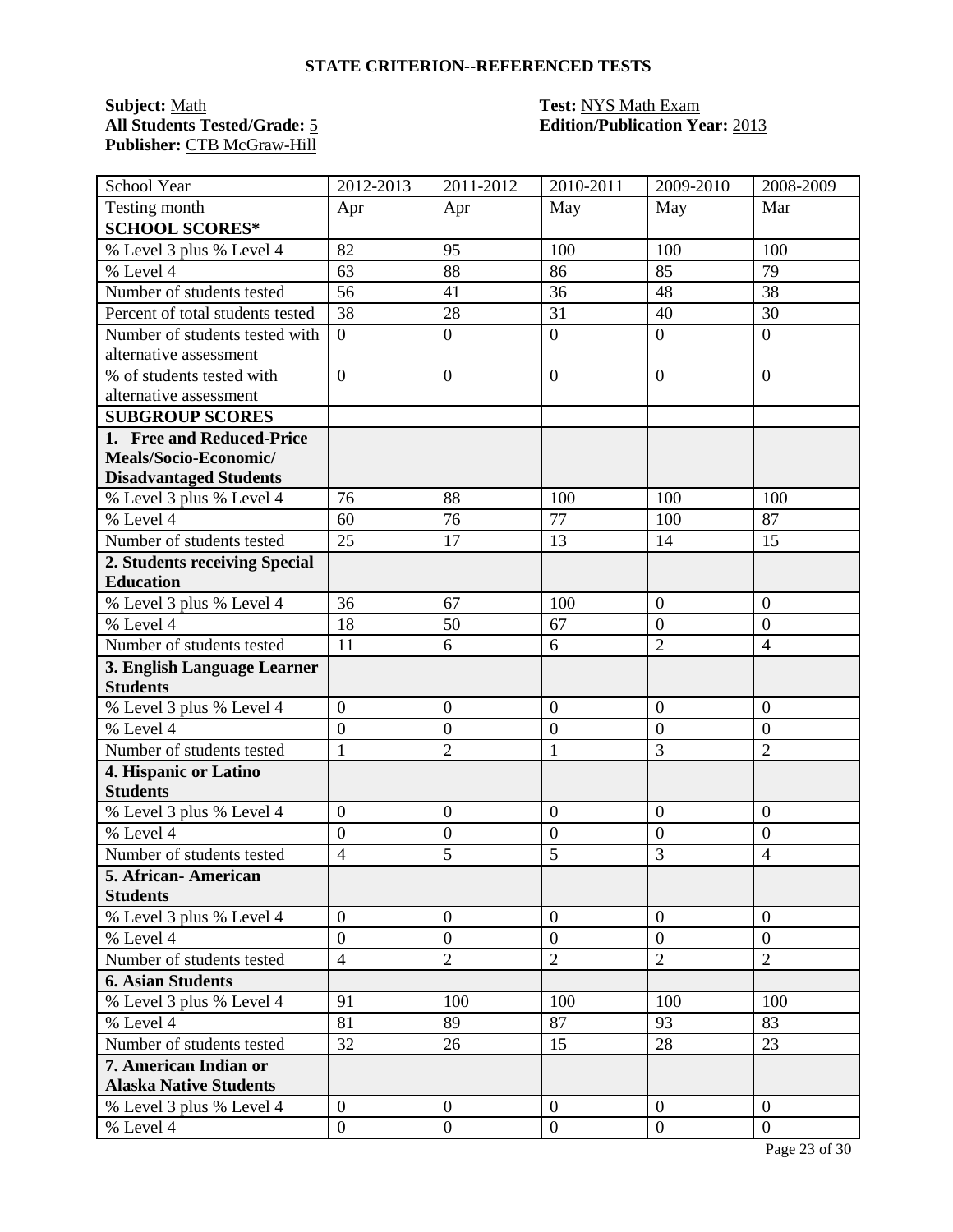| Number of students tested        | $\overline{0}$ | $\overline{0}$ | $\overline{0}$ | $\overline{0}$ | $\overline{0}$ |
|----------------------------------|----------------|----------------|----------------|----------------|----------------|
| 8. Native Hawaiian or other      |                |                |                |                |                |
| <b>Pacific Islander Students</b> |                |                |                |                |                |
| % Level 3 plus % Level 4         | $\overline{0}$ | $\overline{0}$ | $\overline{0}$ | $\overline{0}$ | $\Omega$       |
| % Level 4                        | $\overline{0}$ | $\theta$       | $\overline{0}$ | $\overline{0}$ | $\overline{0}$ |
| Number of students tested        | $\overline{0}$ | $\theta$       | $\overline{0}$ | $\overline{0}$ | $\overline{0}$ |
| 9. White Students                |                |                |                |                |                |
| % Level 3 plus % Level 4         | 81             | 88             | 100            | 100            | 100            |
| % Level 4                        | 44             | 88             | 86             | 92             | 67             |
| Number of students tested        | 16             | 8              | 14             | 13             | 9              |
| 10. Two or More Races            |                |                |                |                |                |
| identified Students              |                |                |                |                |                |
| % Level 3 plus % Level 4         | $\overline{0}$ | $\theta$       | $\overline{0}$ | $\overline{0}$ | $\overline{0}$ |
| % Level 4                        | $\overline{0}$ | $\overline{0}$ | $\overline{0}$ | $\overline{0}$ | $\overline{0}$ |
| Number of students tested        | $\overline{0}$ | $\overline{0}$ | $\mathbf{0}$   | $\overline{0}$ | $\overline{0}$ |
| 11. Other 1: Other 1             |                |                |                |                |                |
| % Level 3 plus % Level 4         |                |                |                |                |                |
| % Level 4                        |                |                |                |                |                |
| Number of students tested        |                |                |                |                |                |
| 12. Other 2: Other 2             |                |                |                |                |                |
| % Level 3 plus % Level 4         |                |                |                |                |                |
| % Level 4                        |                |                |                |                |                |
| Number of students tested        |                |                |                |                |                |
| 13. Other 3: Other 3             |                |                |                |                |                |
| % Level 3 plus % Level 4         |                |                |                |                |                |
| % Level 4                        |                |                |                |                |                |
| Number of students tested        |                |                |                |                |                |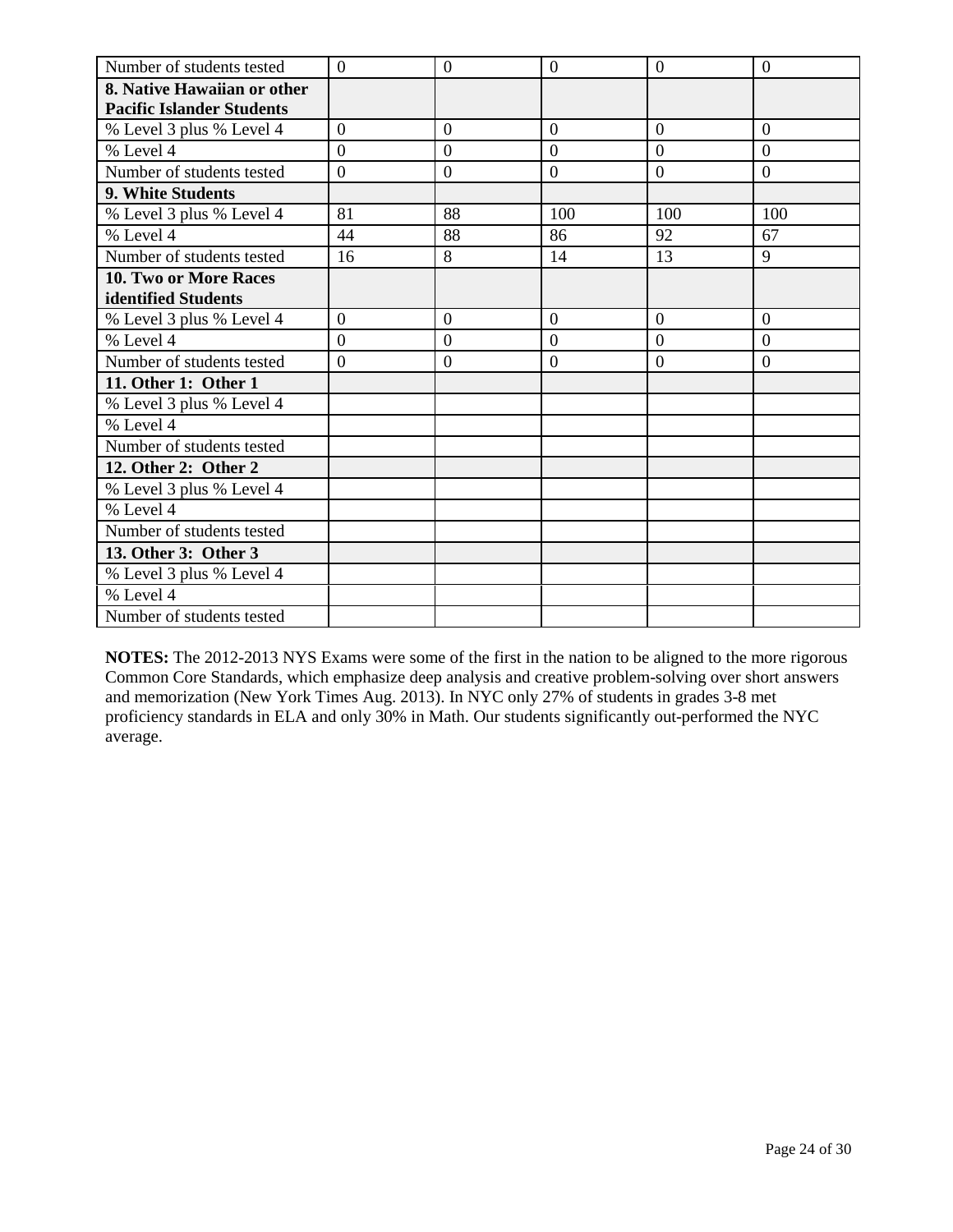**Subject:** <u>Reading/ELA</u> **Test: NYS ELA Test**<br> **All Students Tested/Grade:** 3 **Edition/Publication** Publisher: CTB McGraw-Hill

# **Edition/Publication Year: 2013**

| School Year                      | 2012-2013        | 2011-2012        | 2010-2011      | 2009-2010        | 2008-2009        |
|----------------------------------|------------------|------------------|----------------|------------------|------------------|
| Testing month                    | Apr              | Apr              | May            | May              | Mar              |
| <b>SCHOOL SCORES*</b>            |                  |                  |                |                  |                  |
| % Level 3 plus % Level 4         | 83               | 92               | 76             | 94               | 100              |
| % Level 4                        | 10               | 31               | 22             | 62               | 29               |
| Number of students tested        | 42               | 48               | 46             | 34               | 38               |
| Percent of total students tested | 28               | 33               | 39             | 28               | 30               |
| Number of students tested with   | $\overline{0}$   | $\overline{0}$   | $\mathbf{0}$   | $\overline{0}$   | $\overline{0}$   |
| alternative assessment           |                  |                  |                |                  |                  |
| % of students tested with        | $\overline{0}$   | $\overline{0}$   | $\overline{0}$ | $\overline{0}$   | $\overline{0}$   |
| alternative assessment           |                  |                  |                |                  |                  |
| <b>SUBGROUP SCORES</b>           |                  |                  |                |                  |                  |
| 1. Free and Reduced-Price        |                  |                  |                |                  |                  |
| Meals/Socio-Economic/            |                  |                  |                |                  |                  |
| <b>Disadvantaged Students</b>    |                  |                  |                |                  |                  |
| % Level 3 plus % Level 4         | 79               | 95               | 61             | 69               | 100              |
| % Level 4                        | $\overline{4}$   | 21               | 17             | 92               | 25               |
| Number of students tested        | 24               | 19               | 18             | 13               | 12               |
| 2. Students receiving Special    |                  |                  |                |                  |                  |
| <b>Education</b>                 |                  |                  |                |                  |                  |
| % Level 3 plus % Level 4         | 29               | 67               | 25             | $\overline{0}$   | $\overline{0}$   |
| % Level 4                        | $\overline{0}$   | $\overline{8}$   | $\mathbf{0}$   | $\overline{0}$   | $\overline{0}$   |
| Number of students tested        | $\overline{7}$   | 12               | 12             | $\boldsymbol{0}$ | $\boldsymbol{0}$ |
| 3. English Language Learner      |                  |                  |                |                  |                  |
| <b>Students</b>                  |                  |                  |                |                  |                  |
| % Level 3 plus % Level 4         | $\overline{0}$   | $\overline{0}$   | $\overline{0}$ | $\overline{0}$   | $\overline{0}$   |
| % Level 4                        | $\overline{0}$   | $\boldsymbol{0}$ | $\overline{0}$ | $\overline{0}$   | $\overline{0}$   |
| Number of students tested        | $\overline{0}$   | 3                | $\overline{0}$ | $\boldsymbol{0}$ | $\boldsymbol{0}$ |
| 4. Hispanic or Latino            |                  |                  |                |                  |                  |
| <b>Students</b>                  |                  |                  |                |                  |                  |
| % Level 3 plus % Level 4         | 75               | $\boldsymbol{0}$ | $\overline{0}$ | $\overline{0}$   | $\overline{0}$   |
| % Level 4                        | 13               | $\boldsymbol{0}$ | $\overline{0}$ | $\boldsymbol{0}$ | $\overline{0}$   |
| Number of students tested        | 8                | 5                | $\overline{4}$ | $\overline{3}$   | 3                |
| 5. African- American             |                  |                  |                |                  |                  |
| <b>Students</b>                  |                  |                  |                |                  |                  |
| % Level 3 plus % Level 4         | $\overline{0}$   | $\overline{0}$   | $\overline{0}$ | $\theta$         | $\overline{0}$   |
| % Level 4                        | $\overline{0}$   | $\boldsymbol{0}$ | $\overline{0}$ | $\overline{0}$   | $\overline{0}$   |
| Number of students tested        | $\overline{3}$   | 3                | $\overline{3}$ | 1                | 3                |
| <b>6. Asian Students</b>         |                  |                  |                |                  |                  |
| % Level 3 plus % Level 4         | 95               | 100              | 88             | 95               | 100              |
| % Level 4                        | 16               | 39               | 33             | 67               | 36               |
| Number of students tested        | 19               | 18               | 24             | 21               | 14               |
| 7. American Indian or            |                  |                  |                |                  |                  |
| <b>Alaska Native Students</b>    |                  |                  |                |                  |                  |
| % Level 3 plus % Level 4         | $\mathbf{0}$     | $\mathbf{0}$     | $\overline{0}$ | $\overline{0}$   | $\overline{0}$   |
| % Level 4                        | $\boldsymbol{0}$ | $\boldsymbol{0}$ | $\mathbf{0}$   | $\overline{0}$   | $\mathbf{0}$     |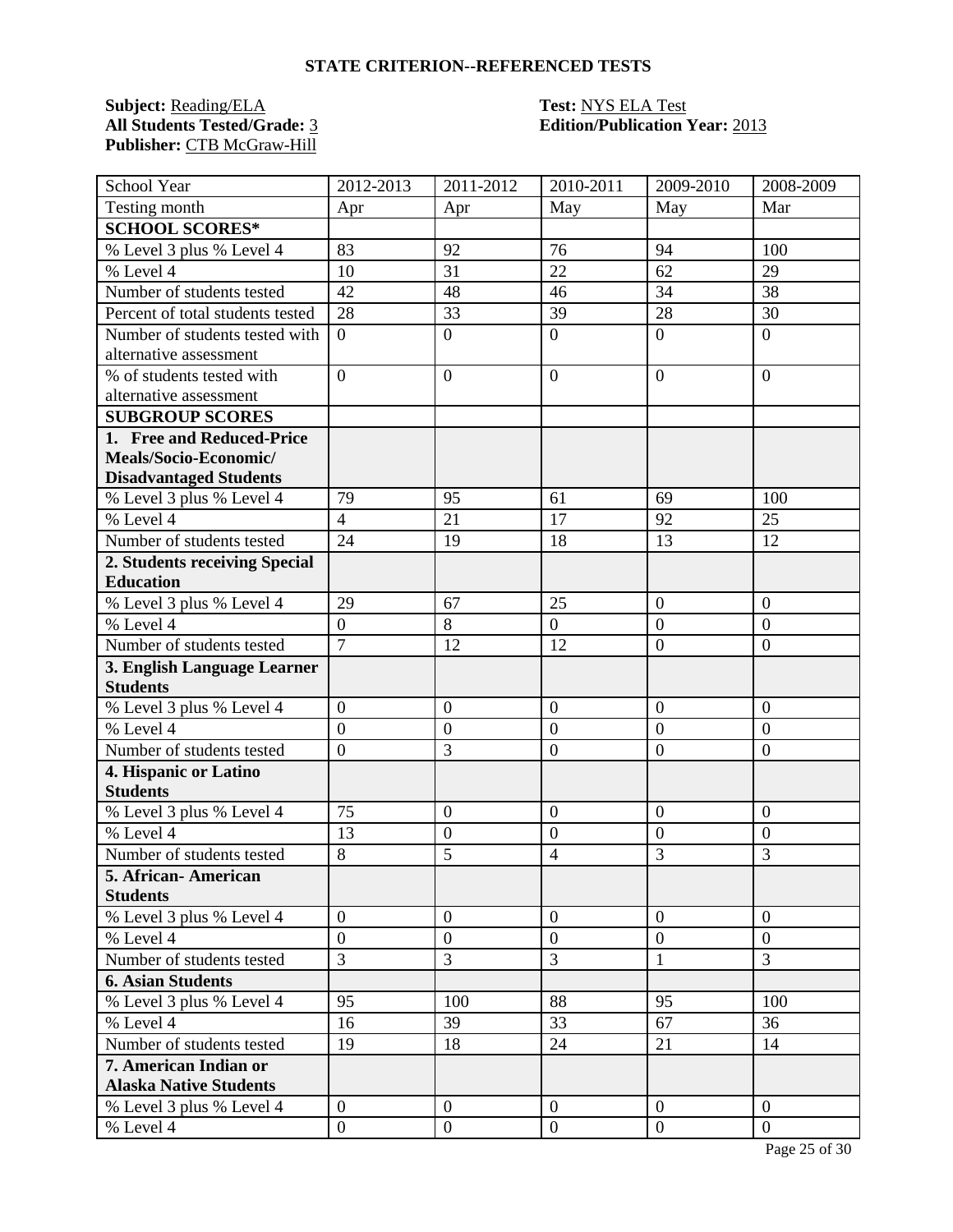| Number of students tested        | $\theta$       | $\theta$       | $\overline{0}$ | $\overline{0}$ | $\overline{0}$ |
|----------------------------------|----------------|----------------|----------------|----------------|----------------|
| 8. Native Hawaiian or other      |                |                |                |                |                |
| <b>Pacific Islander Students</b> |                |                |                |                |                |
| % Level 3 plus % Level 4         | $\overline{0}$ | $\mathbf{0}$   | $\overline{0}$ | $\overline{0}$ | $\overline{0}$ |
| % Level 4                        | $\Omega$       | $\theta$       | $\Omega$       | $\theta$       | $\Omega$       |
| Number of students tested        | $\overline{0}$ | $\overline{0}$ | $\mathbf{0}$   | $\overline{0}$ | $\overline{0}$ |
| 9. White Students                |                |                |                |                |                |
| % Level 3 plus % Level 4         | 75             | 86             | 73             | 89             | 100            |
| % Level 4                        | $\Omega$       | 19             | 13             | 33             | 28             |
| Number of students tested        | 12             | 21             | 15             | 9              | 18             |
| 10. Two or More Races            |                |                |                |                |                |
| identified Students              |                |                |                |                |                |
| % Level 3 plus % Level 4         | $\overline{0}$ | $\theta$       | $\overline{0}$ | $\overline{0}$ | $\overline{0}$ |
| % Level 4                        | $\theta$       | $\overline{0}$ | $\overline{0}$ | $\overline{0}$ | $\Omega$       |
| Number of students tested        | $\overline{0}$ | $\theta$       | $\overline{0}$ | $\overline{0}$ | $\overline{0}$ |
| 11. Other 1: Other 1             |                |                |                |                |                |
| % Level 3 plus % Level 4         |                |                |                |                |                |
| % Level 4                        |                |                |                |                |                |
| Number of students tested        |                |                |                |                |                |
| 12. Other 2: Other 2             |                |                |                |                |                |
| % Level 3 plus % Level 4         |                |                |                |                |                |
| % Level 4                        |                |                |                |                |                |
| Number of students tested        |                |                |                |                |                |
| 13. Other 3: Other 3             |                |                |                |                |                |
| % Level 3 plus % Level 4         |                |                |                |                |                |
| % Level 4                        |                |                |                |                |                |
| Number of students tested        |                |                |                |                |                |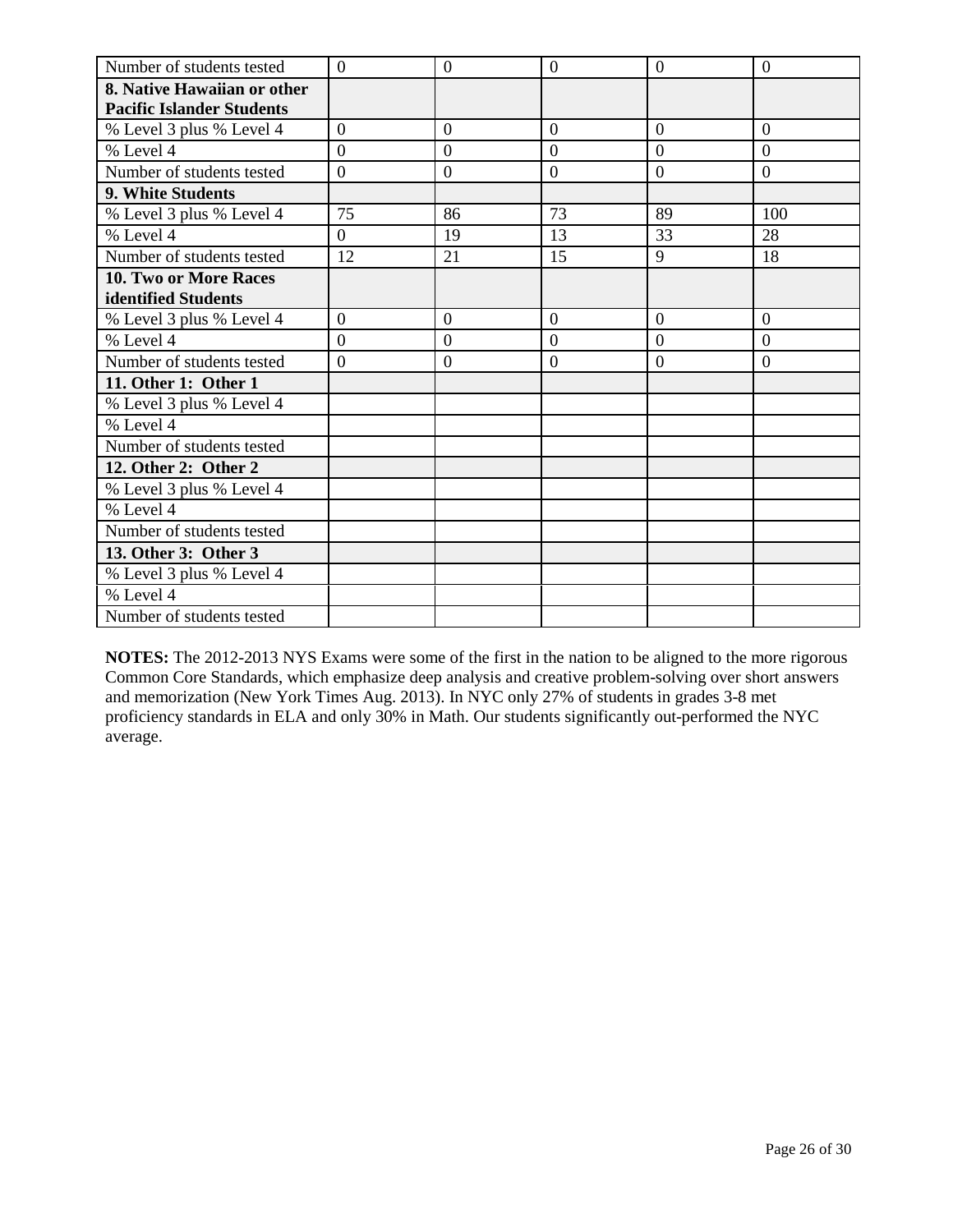**Subject:** <u>Reading/ELA</u> **Test: NYS ELA Test**<br> **All Students Tested/Grade:** 4 **Edition/Publication** Publisher: CTB McGraw-Hill

# **All Students Tested/Grade:** 4 **Edition/Publication Year:** 2013

| School Year                      | 2012-2013        | 2011-2012        | 2010-2011        | 2009-2010        | 2008-2009        |
|----------------------------------|------------------|------------------|------------------|------------------|------------------|
| Testing month                    | Apr              | Apr              | May              | May              | Mar              |
| <b>SCHOOL SCORES*</b>            |                  |                  |                  |                  |                  |
| % Level 3 plus % Level 4         | 71               | 67               | 89               | 92               | 100              |
| % Level 4                        | 43               | 9                | 11               | 21               | 32               |
| Number of students tested        | 51               | 57               | 36               | 39               | 50               |
| Percent of total students tested | 34               | 39               | 31               | 33               | 40               |
| Number of students tested with   | $\overline{0}$   | $\overline{0}$   | $\mathbf{0}$     | $\overline{0}$   | $\overline{0}$   |
| alternative assessment           |                  |                  |                  |                  |                  |
| % of students tested with        | $\overline{0}$   | $\overline{0}$   | $\overline{0}$   | $\overline{0}$   | $\overline{0}$   |
| alternative assessment           |                  |                  |                  |                  |                  |
| <b>SUBGROUP SCORES</b>           |                  |                  |                  |                  |                  |
| 1. Free and Reduced-Price        |                  |                  |                  |                  |                  |
| Meals/Socio-Economic/            |                  |                  |                  |                  |                  |
| <b>Disadvantaged Students</b>    |                  |                  |                  |                  |                  |
| % Level 3 plus % Level 4         | 62               | 58               | 79               | 88               | 25               |
| % Level 4                        | $\overline{38}$  | 8                | $\overline{7}$   | 19               | 100              |
| Number of students tested        | 21               | 26               | 14               | 16               | 16               |
| 2. Students receiving Special    |                  |                  |                  |                  |                  |
| <b>Education</b>                 |                  |                  |                  |                  |                  |
| % Level 3 plus % Level 4         | 50               | 15               | $\boldsymbol{0}$ | $\overline{0}$   | $\boldsymbol{0}$ |
| $%$ Level 4                      | 29               | $\overline{0}$   | $\boldsymbol{0}$ | $\overline{0}$   | $\overline{0}$   |
| Number of students tested        | 14               | 13               | 5                | 6                | 1                |
| 3. English Language Learner      |                  |                  |                  |                  |                  |
| <b>Students</b>                  |                  |                  |                  |                  |                  |
| % Level 3 plus % Level 4         | $\overline{0}$   | $\overline{0}$   | $\overline{0}$   | $\overline{0}$   | $\overline{0}$   |
| % Level 4                        | $\overline{0}$   | $\boldsymbol{0}$ | $\overline{0}$   | $\overline{0}$   | $\boldsymbol{0}$ |
| Number of students tested        | $\overline{2}$   | $\overline{2}$   | $\mathbf{1}$     | $\overline{0}$   | 1                |
| 4. Hispanic or Latino            |                  |                  |                  |                  |                  |
| <b>Students</b>                  |                  |                  |                  |                  |                  |
| % Level 3 plus % Level 4         | $\boldsymbol{0}$ | $\boldsymbol{0}$ | $\overline{0}$   | $\overline{0}$   | $\overline{0}$   |
| % Level 4                        | $\overline{0}$   | $\boldsymbol{0}$ | $\overline{0}$   | $\boldsymbol{0}$ | $\overline{0}$   |
| Number of students tested        | 5                | 5                | $\overline{4}$   | $\overline{4}$   | $\overline{4}$   |
| 5. African- American             |                  |                  |                  |                  |                  |
| <b>Students</b>                  |                  |                  |                  |                  |                  |
| % Level 3 plus % Level 4         | $\overline{0}$   | $\overline{0}$   | $\overline{0}$   | $\theta$         | $\overline{0}$   |
| % Level 4                        | $\overline{0}$   | $\theta$         | $\overline{0}$   | $\overline{0}$   | $\overline{0}$   |
| Number of students tested        | $\overline{4}$   | $\overline{4}$   | $\overline{2}$   | $\overline{3}$   | $\mathbf{1}$     |
| <b>6. Asian Students</b>         |                  |                  |                  |                  |                  |
| % Level 3 plus % Level 4         | 77               | 77               | 87               | 94               | 100              |
| % Level 4                        | 55               | 9                | 13               | 38               | 41               |
| Number of students tested        | 22               | 35               | 23               | 16               | 29               |
| 7. American Indian or            |                  |                  |                  |                  |                  |
| <b>Alaska Native Students</b>    |                  |                  |                  |                  |                  |
| % Level 3 plus % Level 4         | $\mathbf{0}$     | $\mathbf{0}$     | $\overline{0}$   | $\overline{0}$   | $\overline{0}$   |
| % Level 4                        | $\boldsymbol{0}$ | $\boldsymbol{0}$ | $\mathbf{0}$     | $\overline{0}$   | $\mathbf{0}$     |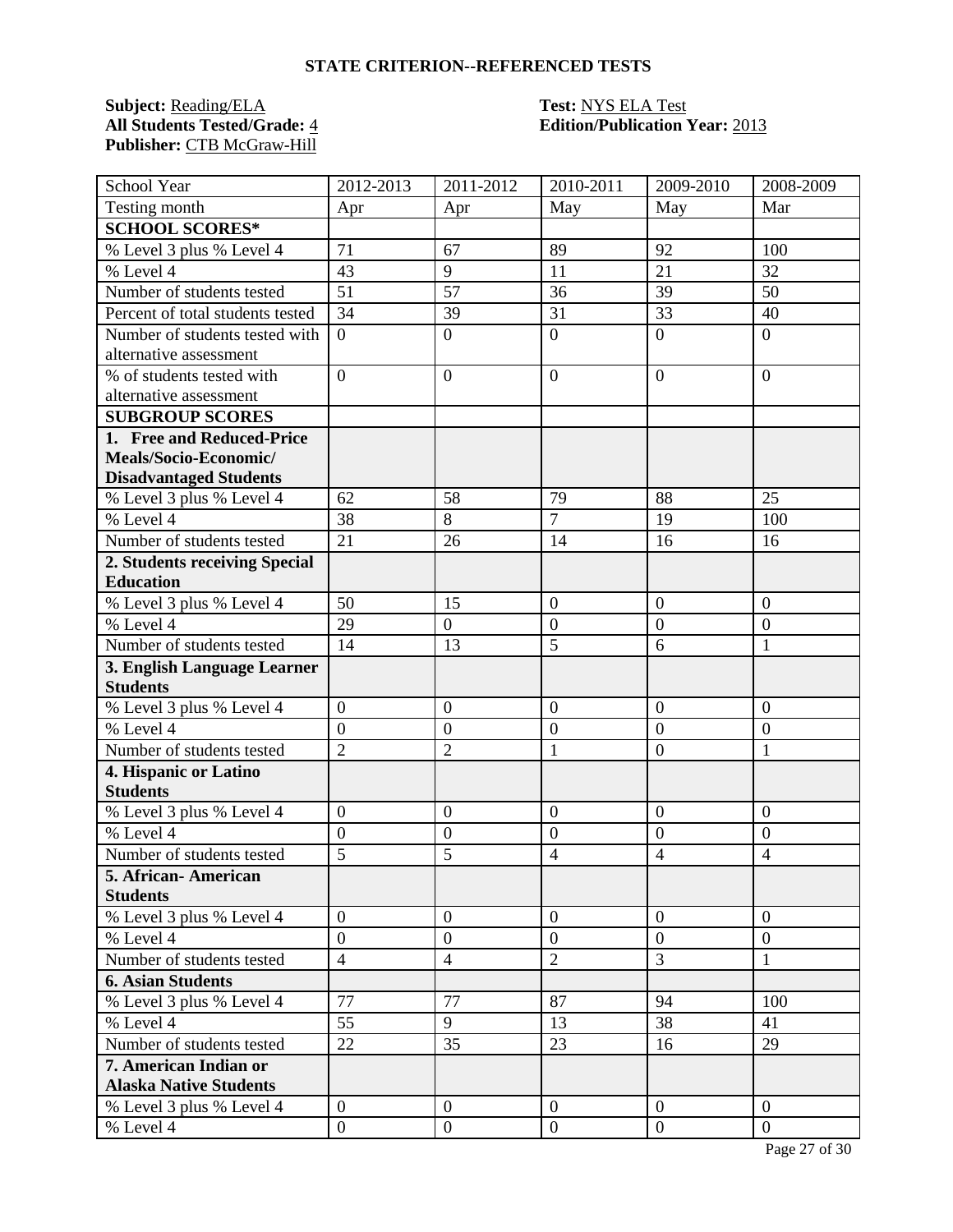| Number of students tested        | $\theta$       | $\theta$       | $\overline{0}$   | $\overline{0}$ | $\overline{0}$ |
|----------------------------------|----------------|----------------|------------------|----------------|----------------|
| 8. Native Hawaiian or other      |                |                |                  |                |                |
| <b>Pacific Islander Students</b> |                |                |                  |                |                |
| % Level 3 plus % Level 4         | $\overline{0}$ | $\mathbf{0}$   | $\overline{0}$   | $\overline{0}$ | $\overline{0}$ |
| % Level 4                        | $\Omega$       | $\theta$       | $\Omega$         | $\theta$       | $\Omega$       |
| Number of students tested        | $\overline{0}$ | $\overline{0}$ | $\boldsymbol{0}$ | $\overline{0}$ | $\overline{0}$ |
| 9. White Students                |                |                |                  |                |                |
| % Level 3 plus % Level 4         | 68             | 62             | 100              | 94             | 100            |
| % Level 4                        | 42             | 8              | $\overline{0}$   | 6              | 20             |
| Number of students tested        | 19             | 13             | $\overline{7}$   | 16             | 15             |
| 10. Two or More Races            |                |                |                  |                |                |
| identified Students              |                |                |                  |                |                |
| % Level 3 plus % Level 4         | $\overline{0}$ | $\theta$       | $\overline{0}$   | $\overline{0}$ | $\overline{0}$ |
| % Level 4                        | $\theta$       | $\overline{0}$ | $\overline{0}$   | $\overline{0}$ | $\Omega$       |
| Number of students tested        | $\overline{0}$ | $\theta$       | $\overline{0}$   | $\overline{0}$ | $\overline{0}$ |
| 11. Other 1: Other 1             |                |                |                  |                |                |
| % Level 3 plus % Level 4         |                |                |                  |                |                |
| % Level 4                        |                |                |                  |                |                |
| Number of students tested        |                |                |                  |                |                |
| 12. Other 2: Other 2             |                |                |                  |                |                |
| % Level 3 plus % Level 4         |                |                |                  |                |                |
| % Level 4                        |                |                |                  |                |                |
| Number of students tested        |                |                |                  |                |                |
| 13. Other 3: Other 3             |                |                |                  |                |                |
| % Level 3 plus % Level 4         |                |                |                  |                |                |
| % Level 4                        |                |                |                  |                |                |
| Number of students tested        |                |                |                  |                |                |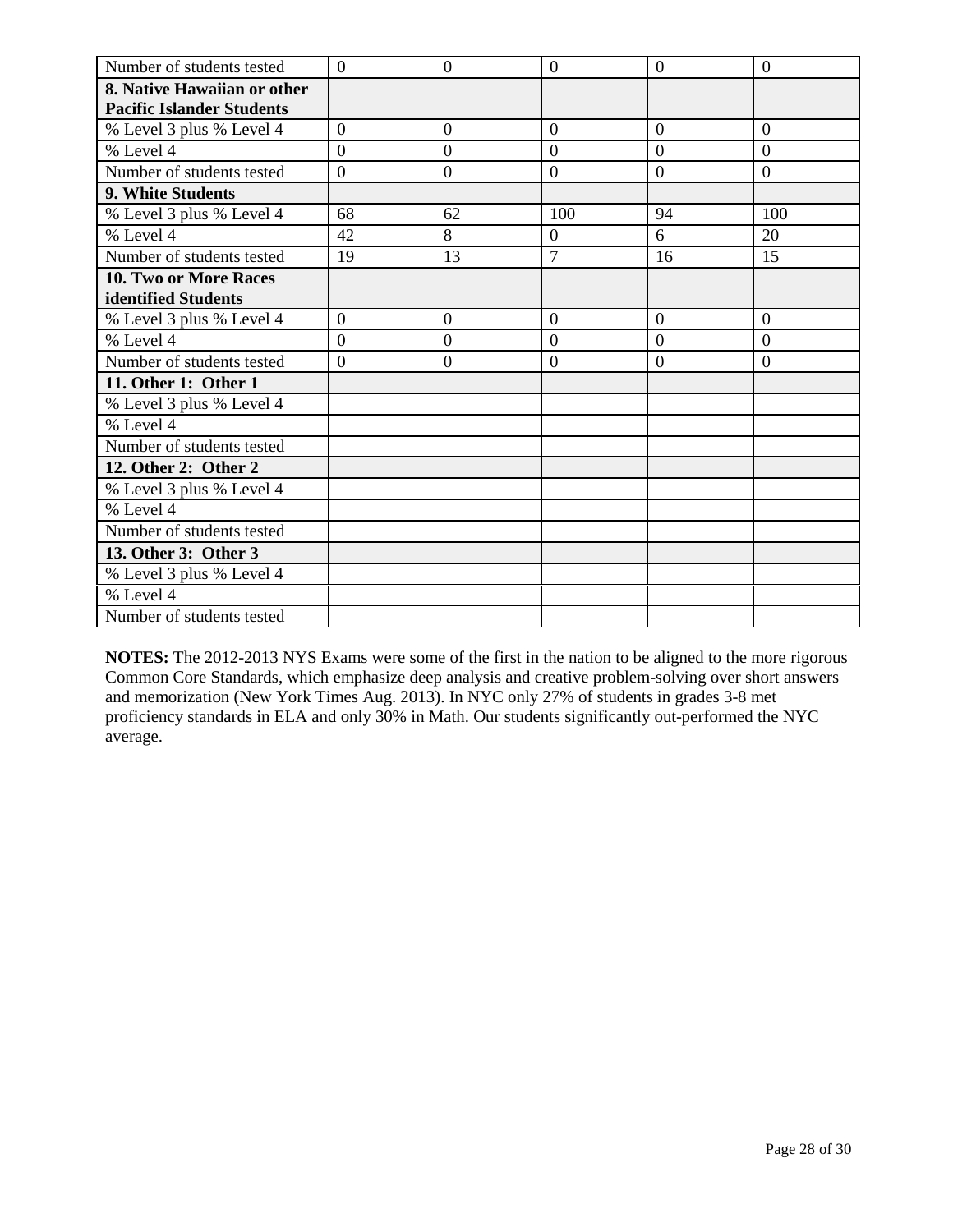**Subject:** <u>Reading/ELA</u> **Test: NYS ELA Test**<br> **All Students Tested/Grade:** 5 **Edition/Publication** Publisher: CTB McGraw-Hill

# **Edition/Publication Year: 2013**

| School Year                      | 2012-2013        | $2011 - 2012$    | 2010-2011      | 2009-2010        | 2008-2009        |
|----------------------------------|------------------|------------------|----------------|------------------|------------------|
| Testing month                    | Apr              | Apr              | May            | May              | Mar              |
| <b>SCHOOL SCORES*</b>            |                  |                  |                |                  |                  |
| % Level 3 plus % Level 4         | 66               | 93               | 94             | 98               | 100              |
| % Level 4                        | 30               | 44               | 19             | 53               | 38               |
| Number of students tested        | 56               | 41               | 36             | 47               | 37               |
| Percent of total students tested | 38               | 28               | 31             | 39               | 30               |
| Number of students tested with   | $\theta$         | $\overline{0}$   | $\mathbf{0}$   | $\overline{0}$   | $\overline{0}$   |
| alternative assessment           |                  |                  |                |                  |                  |
| % of students tested with        | $\overline{0}$   | $\overline{0}$   | $\overline{0}$ | $\overline{0}$   | $\overline{0}$   |
| alternative assessment           |                  |                  |                |                  |                  |
| <b>SUBGROUP SCORES</b>           |                  |                  |                |                  |                  |
| 1. Free and Reduced-Price        |                  |                  |                |                  |                  |
| Meals/Socio-Economic/            |                  |                  |                |                  |                  |
| <b>Disadvantaged Students</b>    |                  |                  |                |                  |                  |
| % Level 3 plus % Level 4         | 64               | 88               | 85             | 100              | 100              |
| % Level 4                        | 32               | 41               | 15             | 50               | 27               |
| Number of students tested        | 25               | 17               | 13             | 14               | 15               |
| 2. Students receiving Special    |                  |                  |                |                  |                  |
| <b>Education</b>                 |                  |                  |                |                  |                  |
| % Level 3 plus % Level 4         | 27               | 50               | 83             | $\overline{0}$   | $\boldsymbol{0}$ |
| % Level 4                        | $\overline{9}$   | $\overline{0}$   | $\mathbf{0}$   | $\overline{0}$   | $\overline{0}$   |
| Number of students tested        | 11               | 6                | 6              | $\overline{2}$   | 3                |
| 3. English Language Learner      |                  |                  |                |                  |                  |
| <b>Students</b>                  |                  |                  |                |                  |                  |
| % Level 3 plus % Level 4         | $\overline{0}$   | $\overline{0}$   | $\overline{0}$ | $\overline{0}$   | $\overline{0}$   |
| % Level 4                        | $\overline{0}$   | $\boldsymbol{0}$ | $\overline{0}$ | $\overline{0}$   | $\boldsymbol{0}$ |
| Number of students tested        | $\mathbf{1}$     | $\overline{2}$   | $\overline{0}$ | $\boldsymbol{0}$ | $\overline{2}$   |
| 4. Hispanic or Latino            |                  |                  |                |                  |                  |
| <b>Students</b>                  |                  |                  |                |                  |                  |
| % Level 3 plus % Level 4         | $\boldsymbol{0}$ | $\boldsymbol{0}$ | $\overline{0}$ | $\overline{0}$   | $\overline{0}$   |
| % Level 4                        | $\overline{0}$   | $\boldsymbol{0}$ | $\overline{0}$ | $\boldsymbol{0}$ | $\overline{0}$   |
| Number of students tested        | $\overline{4}$   | 5                | 5              | $\overline{3}$   | $\overline{4}$   |
| 5. African- American             |                  |                  |                |                  |                  |
| <b>Students</b>                  |                  |                  |                |                  |                  |
| % Level 3 plus % Level 4         | $\overline{0}$   | $\overline{0}$   | $\overline{0}$ | $\theta$         | $\overline{0}$   |
| % Level 4                        | $\overline{0}$   | $\overline{0}$   | $\overline{0}$ | $\overline{0}$   | $\overline{0}$   |
| Number of students tested        | $\overline{4}$   | $\overline{2}$   | $\overline{2}$ | $\overline{2}$   | $\overline{2}$   |
| <b>6. Asian Students</b>         |                  |                  |                |                  |                  |
| % Level 3 plus % Level 4         | 78               | 96               | 93             | 100              | 100              |
| % Level 4                        | 44               | 50               | 33             | 63               | 36               |
| Number of students tested        | 32               | 26               | 15             | 27               | 22               |
| 7. American Indian or            |                  |                  |                |                  |                  |
| <b>Alaska Native Students</b>    |                  |                  |                |                  |                  |
| % Level 3 plus % Level 4         | $\mathbf{0}$     | $\mathbf{0}$     | $\overline{0}$ | $\overline{0}$   | $\overline{0}$   |
| % Level 4                        | $\boldsymbol{0}$ | $\boldsymbol{0}$ | $\mathbf{0}$   | $\overline{0}$   | $\mathbf{0}$     |